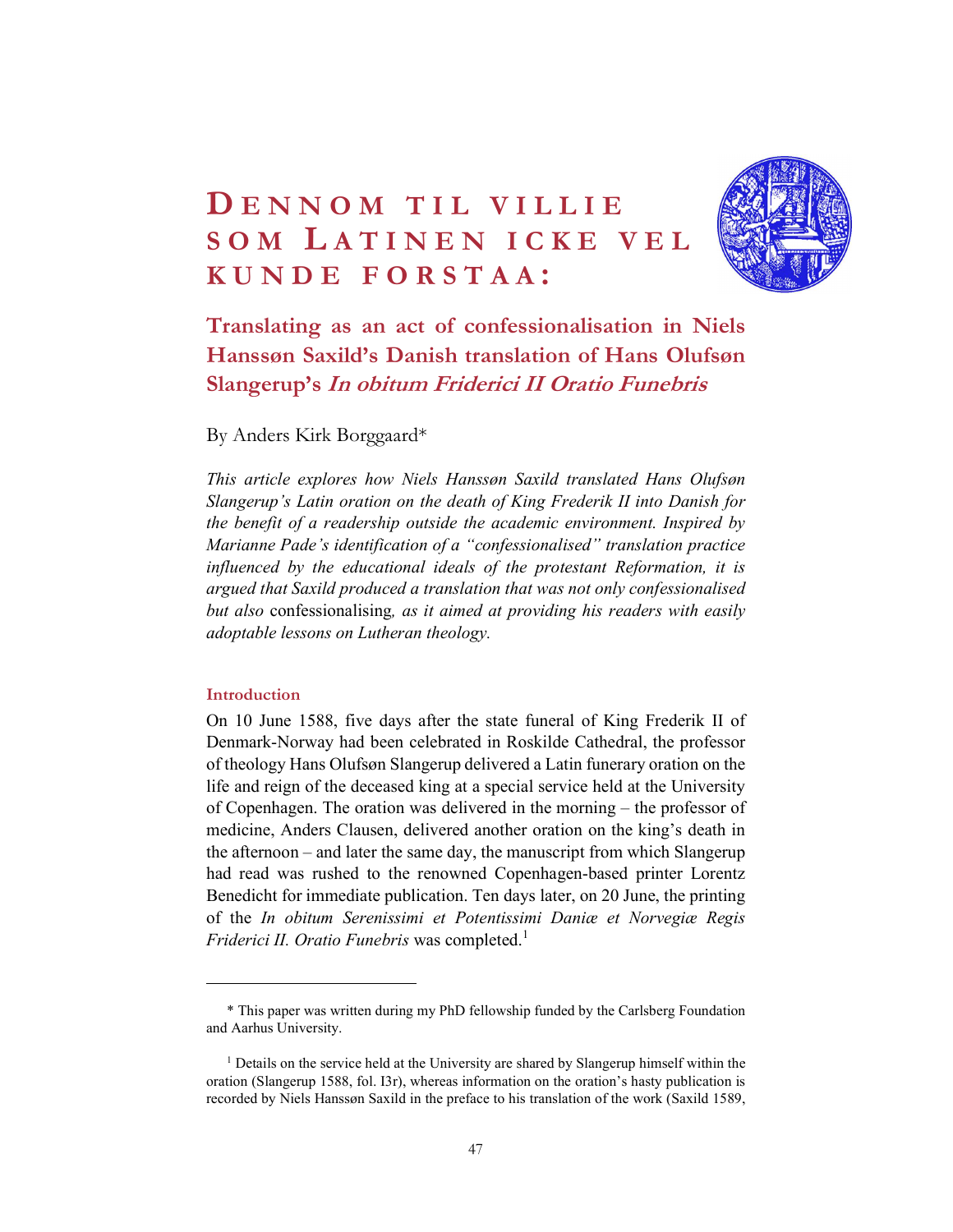The oration almost immediately attracted the attention of readers outside the academic circles of the university, and this led to a popular demand for it to be translated into Danish. By the late sixteenth century, funeral sermons in the vernacular had become popular with the nobility and the bourgeoisie throughout much of Lutheran Northern Europe. Sermons were published as markers of cultural identity and social status, and printed sermons were collected and read as sources of moral and religious edification by the Lutheran upper classes.<sup>2</sup> As such, it is not surprising that an oration on the pious, illustrious, and exemplary king Frederik II written by a university professor attracted the attention of a wider readership.<sup>3</sup> Slangerup, however, rejected the requests for a translation into the vernacular. He was eventually approached by the 27-year-old Niels Hanssøn Saxild, most likely a student of his, who asked for permission to then attempt a translation of the work himself "dennom til villie som Latinen icke vel kunde forstaa", that is, to the benefit of those unable to properly understand the Latin text.<sup>4</sup> Slangerup finally agreed, but only, Saxild tells us, "on the condition that I should translate and render it word for word just as the Latin reads in and by itself."<sup>5</sup> Saxild accepted the terms, and his translation, Oratio Funebris, Det er: En kaart oc sørgelig Tale, left the printing house of Mads Vingaard the following year.

### Translating in a Reformation context

In this article, I will discuss how Saxild approached the task of translating Slangerup's academic oration for a readership that, although used to reading erudite and moralising sermons in the vernacular, were far removed from the learned environment and, not least, from the learned discourse of the university. In the preface to his translation, Saxild claims to have translated

fol. (:)ijv). On both works, see also Vellev 2019, 20–21. The funeral celebration in Roskilde and the circumstances surrounding it are treated in Hiort-Lorenzen 1912.

<sup>&</sup>lt;sup>2</sup> See e.g. Jacobsen 2015 and Jakobsen 2019, esp. pp. 104–121. On the edifying function, see Amundsen 2015. Marianne Pade has presented a brief overview of the Latin funeral oration in Denmark in Pade 1987.

<sup>&</sup>lt;sup>3</sup> Two vernacular sermons were also published around the same time as Slangerup's Latin oration: a German sermon which had been delivered at the funeral in Roskilde by the court preacher Christoffer Knoff (LN 1001) and a Danish sermon by Anders Sørensen Vedel originally delivered in Ribe Cathedral on the day of the funeral (LN 1612). On the large number of sermons given in and outside the kingdom, as well as the number of minor works produced for the occasion, see Karker 1965. A copy of Slangerup's Latin oration evidently made its way into the library of the noble Ulfeldt family as one of the copies now at the Royal Library in Copenhagen (LN 1497 8° copy 1) bears the owner's signature of *Laurentius* Wllffeldius (Laurids Ulfeldt, 1605-1659).

<sup>&</sup>lt;sup>4</sup> Saxild 1589, fol. (:)ijr. Unless otherwise stated, all translations of Danish and Latin quotations are my own.

<sup>&</sup>lt;sup>5</sup> "Dog met Saadanne vilkaar / at ieg skulde Ord fra Ord lige som Latinen Lyder i sig selff / hende transferere oc udsette." Saxild 1589, fol. (:)ijr.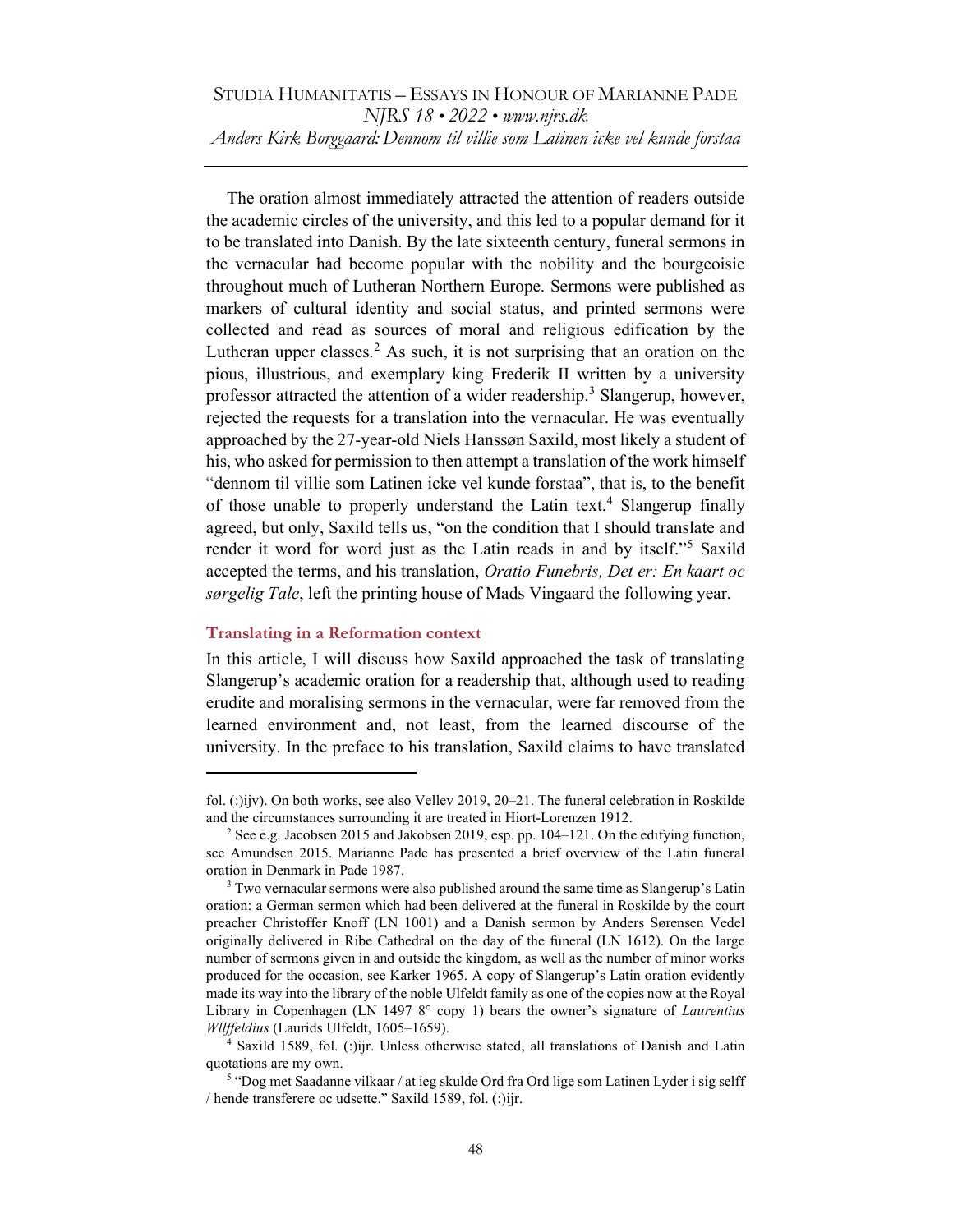the work "word for word", as per Slangerup's instructions, without adding to or subtracting from the professor's oration.<sup>6</sup> His use of the technical phrase Ord fra Ord, a literal translation of the Latin term verbum e verbo from Classical and Renaissance translation theory, suggests that he aimed at reproducing Slangerup's work slavishly and to the word while distancing himself from the idea of rendering its meaning more freely into Danish with a translation *ad sensum*.<sup>7</sup> However, while comparing the translation to the Latin original, I noticed that Saxild occasionally expands on topics in Slangerup's text by including extra details or even entire new paragraphs that seem to add additional layers of meaning to his vernacular version. Rather than being violations of the faithful translation requested by Slangerup, or the result of an undisclosed desire for a freer sense-for-sense translation, I will argue that such additions may be regarded as Saxild's attempts at making his vernacular readers aware of the more complex moral and theological lessons that he believed to be contained, albeit implicitly, within Slangerup's oration, concealed as they were in the words, phrases, and topics that the professor had used in the presence of a learned audience.

The inspiration for this approach comes from one of Marianne Pade's most recent articles, which I had the great pleasure of reading prior to its publication. In her article "Melanchthon and Thucydides: The reception of the *Peloponnesian War* in a Reformation context", Pade argues that Philipp Melanchthon translated the often very difficult Greek of the Peloponnesian War into a more easily comprehensible Latin, in effect producing what she calls a "confessionalised" translation of Thucydides' work. By comparing Melanchthon's translation of Thucydides to Lorenzo Valla's translation from 1452, Pade convincingly demonstrates how Melanchthon avoided the ornate and stylistically complex Latin used by Valla and popular among Italian humanists, opting instead for a style that favoured clarity, simplicity, and ease of understanding in accordance with the educational ideals of the protestant movement.<sup>8</sup>

Proper education was generally regarded as a key tool in the spread and development of the Lutheran Reformation.<sup>9</sup> To ensure its long-term success,

<sup>&</sup>lt;sup>6</sup> "Er hun derfore i Sandhed effter Doctor Hansis samtycke verteret Ord fra Ord som Latinen Lyder / intet er der taget fra / oc intet tillagt", Saxild 1589, fol. (:)ijv.

 $7$  On the concepts of *ad verbum* and *ad sensum* translations, and their reception in the Renaissance, see Hosington 2014; Bassnett 2014; Pade 2018.

<sup>8</sup> Pade 2020, 47‒62.

<sup>&</sup>lt;sup>9</sup> On the Lutheran view on education, see Witte 2002, 262–267. A testament to the importance places on education is of course the implementation of the Melanchthonian system in universities, gymnasia, and grammar schools. See e.g. Ludolphy 1984, 316–336; Smolinsky 1987, 25-26. Grane 1987 presents a an overview of the Melanchthonian influence on the academic developments in both Wittenberg and Copenhagen.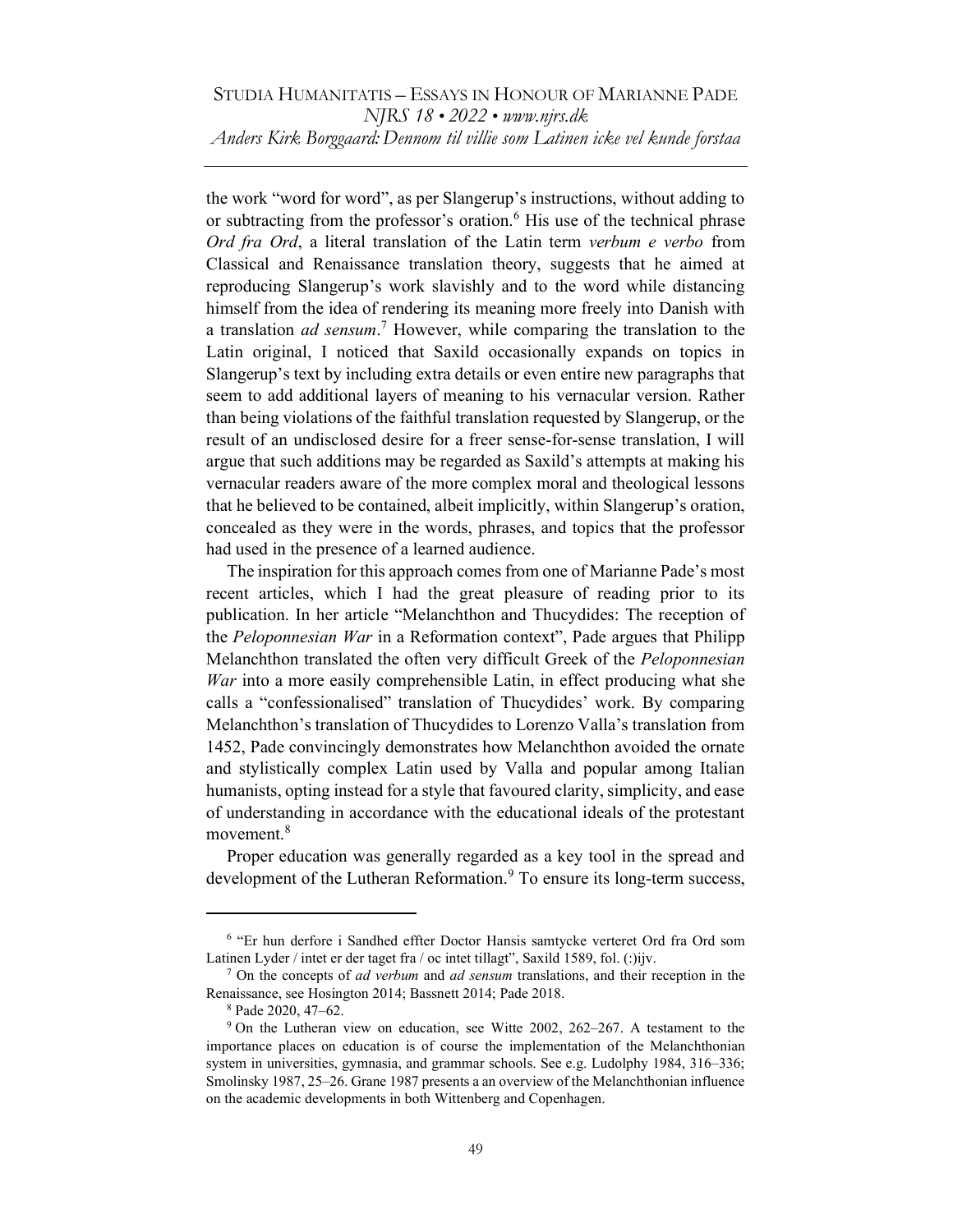people would have to be thoroughly confessionalised – i.e. educated in and made to conform to the teachings of Lutheranism, thus becoming part of a distinct religious community<sup>10</sup> – and this applied to commoners and noblemen as well as to the teachers and priests, who were responsible for instructing the former. As Pade points out, Melanchthon always tried to make learning as easy as possible. In his *Elementa Rhetorices* (1531 with later editions), he had introduced a fourth rhetorical genre, the *genus didascalicum*, which was particularly aimed at instructing an audience and leading them towards a deeper understanding of difficult subjects. The key to this was clarity as the main stylistic ideal along with a simple and easy-to-follow mode of argumentation, as the goal was to provide the audience with knowledge that could be put to use at a later time. To this end, Melanchthon had previously advocated the use of commonplaces, which he praised as being able to unfold complicated topics in a way that would be easy to remember and to reproduce.<sup>11</sup>

As Pade's investigations show, Melanchthon translated Thucydides in accordance with these ideals, simplifying the language and syntax of his Latin version and aiding his readers by transforming difficult passages into simple and instructive maxims.<sup>12</sup> What caught my attention, however, was how the pedagogical translation strategy that Pade identifies connects to what Melanchthon sees as one of the great uses of the didascalic genre: instructing people in religious dogmas from the pulpit of the church. As people needed to be thoroughly instructed in the dogmas of the new confession if they were to subsequently apply these to their own lives and become good Lutherans, it was necessary to guide them through difficult passages of scripture and draw out the central points along the way.<sup>13</sup> This task naturally fell to the preachers, and as Pade points out, Melanchthon had given them clear instructions on how to do this in his previous work On the duties of the preacher (De officiis concionatoris, 1529; first printed edition 1533). Here, Melanchthon explains how a preacher lecturing on Scripture should

at all costs avoid exaggerated subtlety that tends to cloud the understanding of the people and leads to endless argument. He should therefore read out the subject to the people in words with unequivocal

<sup>&</sup>lt;sup>10</sup> On the concept of confessionalisation, see e.g. Lotz-Heumann 2013; Kaufmann 2006. See also the discussion in Ramminger 2020 on the "weak theory of confessionalisation."

<sup>&</sup>lt;sup>11</sup> Pade 2020, 48–50. On the *genus didascalicum*, see also Leiner 2012. See also Ramminger 2020 for examples of the popularity of this ideal within protestant circles.

<sup>12</sup> Pade 2020, 50‒53, 55‒57.

<sup>13</sup> Cf. Lutz-Heumann 2013, 34‒35.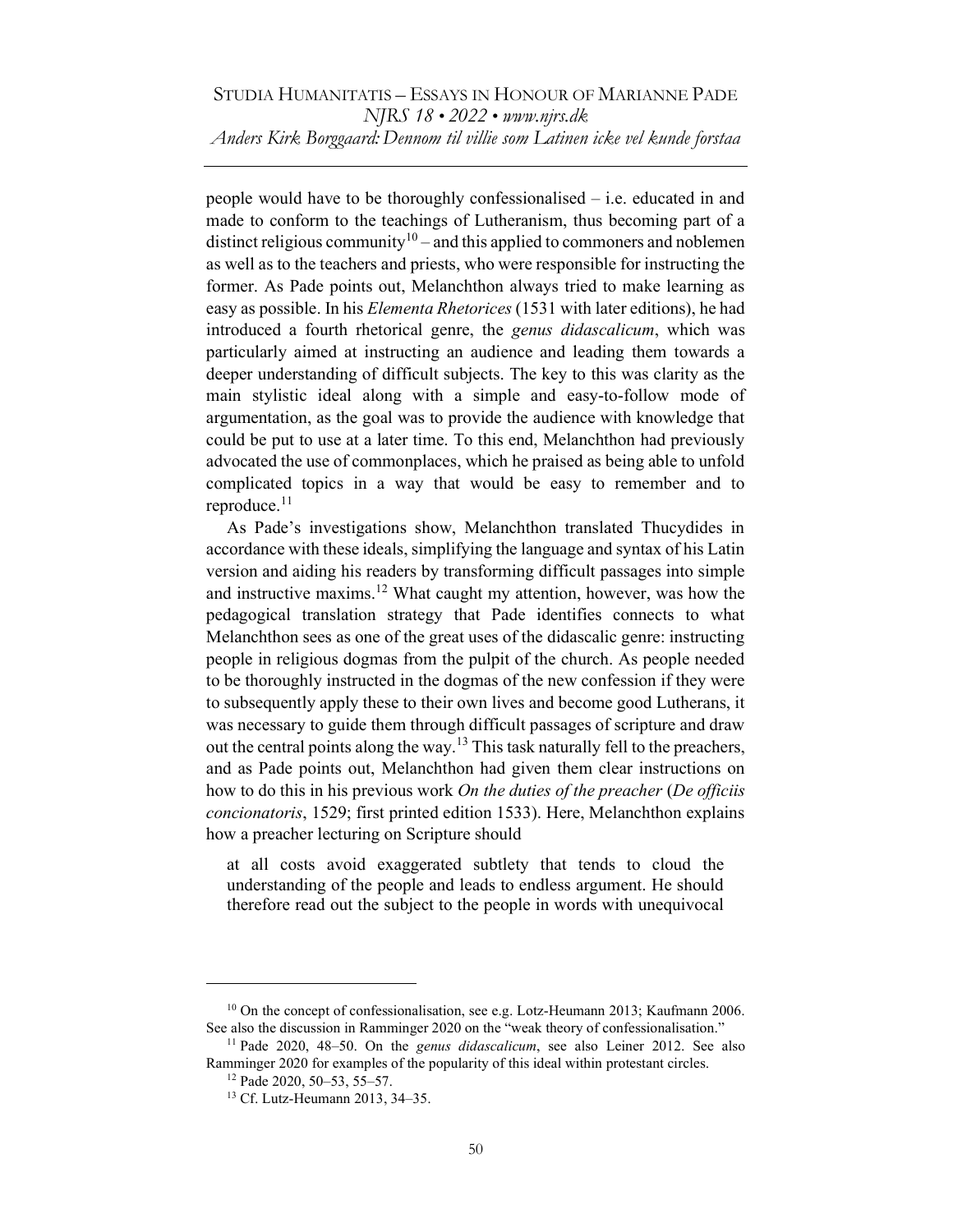and specific meaning, repeat it often and drill it into them so that they grasp what it is about  $[\dots]$ <sup>14</sup>

Comparing this modus predicandi to Melanchthon's confessionalised translation practice, we can see how he advocates that preachers in effect 'translate' the figurative language of Scripture into a more concrete language that the congregation could better understand. Similar ideals were also promoted by Melanchthon's followers, among these the Danish theologian Niels Hemmingsen, as has been pointed out by Johann Ramminger.<sup>15</sup> This advice taps into what would also have been a more immediate need for translation. Religious instruction had to take place in the language of the people for it to be effective, something which Martin Luther had understood right from the start. Priests and teachers would therefore have to reproduce what they had been taught in Latin in the learned environment of the university, in the less cultivated vernacular of their congregation and in a form more suited to an audience with more basic levels of educations.<sup>16</sup>

In the following pages, I will explore how this pedagogical, or in the words of Pade, confessionalised view on translating shaped the way in which Saxild translated Slangerup's oration into the vernacular of his readership. I will present three examples that each illustrate different techniques that Saxild uses to bring out the meaning of a particular passage as well as to provide an easily adoptable theological lesson. As I will argue, by reproducing difficult passages in a simpler language and thus 'drilling into' his readers what they were all about, Saxild produced not only a confessionalised, but also a confessionalising translation capable of transmitting complex lessons on faith and social theology to a less educated audience more used to openly devotional literature.

### Explaining moral philosophy through the example of sin

The first example comes from Slangerup's catalogue of the individual virtues that he believed in one way or other had characterised Frederik's reign. Among virtues such as having strengthened defensive works, supported the poor, and preserved the purity of the Gospel through proper education(!), Slangerup includes a maxim-like passage on the king's sense of justice and mercy:

<sup>&</sup>lt;sup>14</sup> Quoted from Pade 2020, 49.

<sup>&</sup>lt;sup>15</sup> Ramminger 2020, 159-160.

<sup>&</sup>lt;sup>16</sup> Ludolphy 1984, 422; Galle 2012. The lack of priests with a Lutheran education during the first decades of the Reformation led to the distribution of vernacular handbooks containing pre-written sermons on a variety of Biblical lessons. See e.g. Haemig & Kolb 2008, 119–123. A Danish example is the *Postils* of Hans Tausen.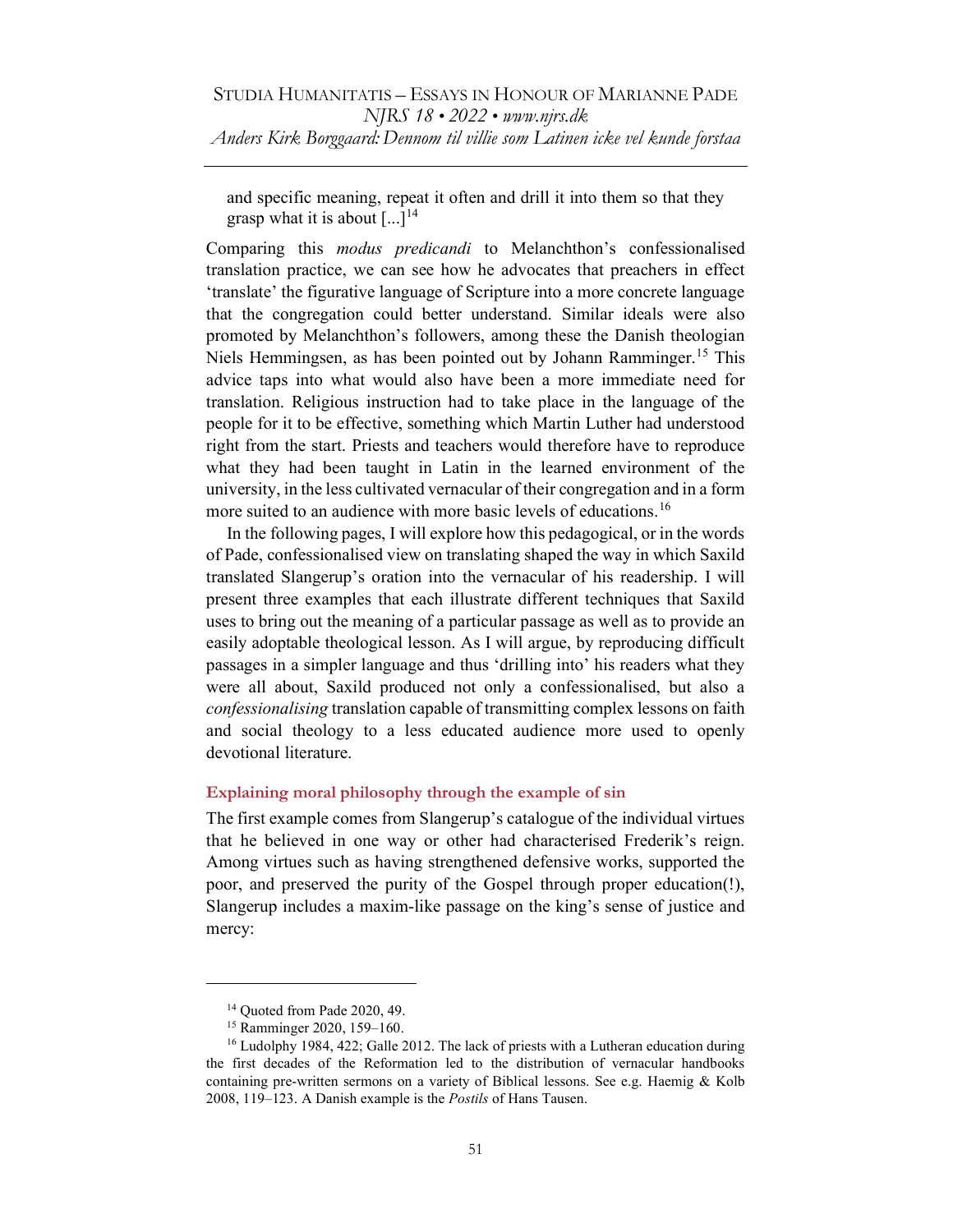Erat quoque in hoc Rege, quoddam temperamentum seueritatis atque clementiæ, vt nunquam à iusticia misericordiam nec vnquam à misericordia iusticiam remitteret [...]<sup>17</sup>

The king also possessed a particular temper which combined severity and mildness, so that he never released mercy from the reins of justice, nor justice from the reins of mercy.

A common topic in princely panegyrics, Slangerup in a few words sums up how Frederik had balanced the need to punish with the desire to pardon, neatly structuring his statement around the concept of the Golden Mean. This philosophical ideal would have been well-known to an audience familiar with classical moral philosophy, and it would therefore have been easy for them to grasp the full meaning of Slangerup's praise and commit it to memory. What he meant was not that Frederik had never been strict nor lenient, as the text might at first glance suggest, but rather that the king had always been able to tell when he needed to be severe, and when he could allow himself to show mercy.<sup>18</sup> To someone outside the circles of higher education, however, this may not have been so obvious. Since the essence of the phrase lay hidden not in the individual words nor in the meaning that they produced, but in the associations made by a culturally defined audience, Saxild was thus faced with the task of reproducing what modern translation theory has described as culturally untranslatable.<sup>19</sup> Turning now to his translation of this brief yet meaningful passage, we can observe how therefore he expands it slightly in order to help his readers grasp what might otherwise have been outside their sphere of reference, and thus guides them towards the right culturally defined interpretation of the passage:

Denne gode Herre / viste oc vel besynderlige at moderere sig / saa at hans Kongelige Maiestat tempererede Strenghed / met Naade oc Mildhed / der til ocsaa / icke vaar saa mild / at hans Naade / io wdi groffue Synder oc Laster / som giengse ere iblandt Mennisken / oc aff huilcke GVD kand fortørnis / oc tit oc offte / Straffer Land oc Riger for saadanne / lod Retfærdighed haffue sin Gang / effter GVDS Mandat oc Befalning.<sup>20</sup>

This good Lord also knew particularly well how to curb himself, so that his Royal Majesty tempered harshness with mercy and mildness. But he was not so mild that his Grace, in the case of grave sins and vices,

<sup>&</sup>lt;sup>17</sup> Slangerup 1588, fol. F4v.

<sup>&</sup>lt;sup>18</sup> Cf. Aristotle in Nicomachaean Ethics 1106a-b.

<sup>&</sup>lt;sup>19</sup> On Cultural untranslatability, see Bassnett 2013, 40–45. This has some similarities with what renaissance humanists referred to as the *proprietas* of words. I will return to this concept below.

<sup>20</sup> Saxild 1589, fol. L4r.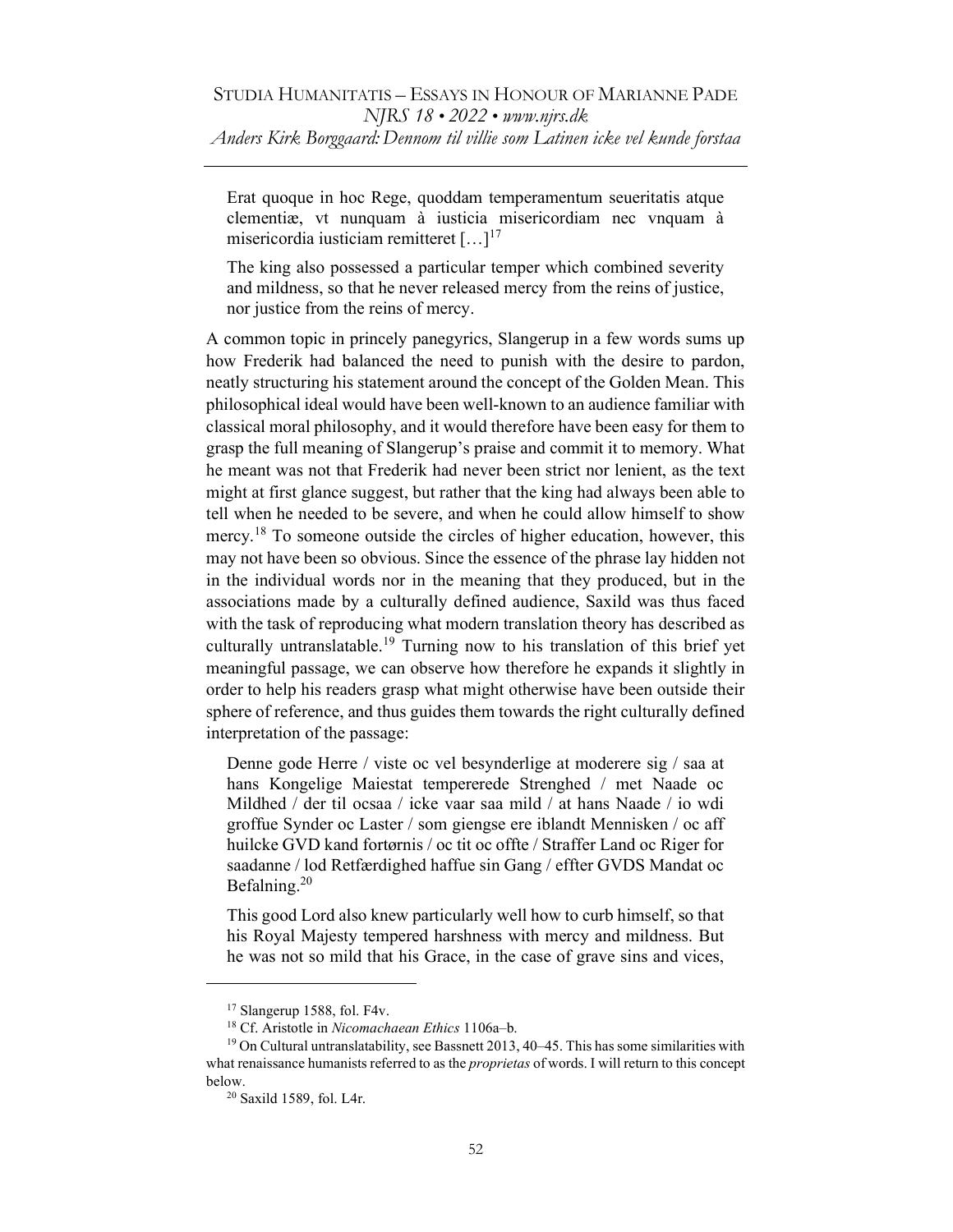which are common among humans and a source of anger to God, often causing Him to punish countries and kingdoms, did not let justice run its course in accordance with God's command and instructions.

While reproducing the topic of balancing severity and mildness, Saxild also makes sure that his reader understands the trope correctly. He could not rely on his readers to be familiar with moral philosophy, and so he uses a concrete example to demonstrate how the king's *temperamentum* had not consisted in a complete absence of severity, but rather in the wisdom of knowing when to punish to the full extent of the law. Sinning against God was a crime so serious that it threatened to expose the entire kingdom to the wrath of God, and the king was therefore obliged to punish it severely in accordance with the divine mandate of his office. By adding this clause on the royal duty to punish sinful behaviour, Saxild moreover manages to bring out the distinctly religious connotations that could also be read into Slangerup's praise: Frederik had realised that as king, he had been divinely entrusted not only with the authority, but also with the duty to punish sinful practices in obedience to GVDS Mandat oc befalning, and he had therefore allowed this precept to guide his hand when dispensing justice among his subjects. The passage thus becomes, in Saxild's translation, a brief and condensed lesson on the social and religious duties that were seen as part of the king's office as God's representative on earth. The translated version thereby aided in the confessionalisation of the reader, who was instructed in the Lutheran doctrine on the office of the king. But Saxild's translation also afforded an easily absorbable lesson meant for the more practical edification of his intended readership.

Within Lutheran social theology, all temporal authorities (*magistratus*; Obrigkeit; øvrighed) were expected to see to the godliness and correct religious instruction of those in their care. Whether you were a *Hausvater* in charge of a single household, or a prince responsible for a large and populous territory, you were regarded as having been entrusted by God with a divine office that required you to aid in preserving true religion and thus sustain God's creation in accordance with His commandments.<sup>21</sup> As such, the responsibility of the individual Lutheran magistrate to crack down on sins and vices was in its essence no different than that of the king's. This was especially true for the Danish nobility, as they were responsible for the dayto-day dispensation of justice within their respective fiefs as well as for overseeing that the Gospel was preached correctly within their parishes.<sup>22</sup> The lesson on the duty to combat sin that Saxild draws out in his translation would

<sup>&</sup>lt;sup>21</sup> Stopa 2018; Jakobsen 2018, 249-250; Koefoed 2018, 321-327.

<sup>&</sup>lt;sup>22</sup> On the position of the nobility, see in particular Jakobsen 2019, 59–101, 135–173.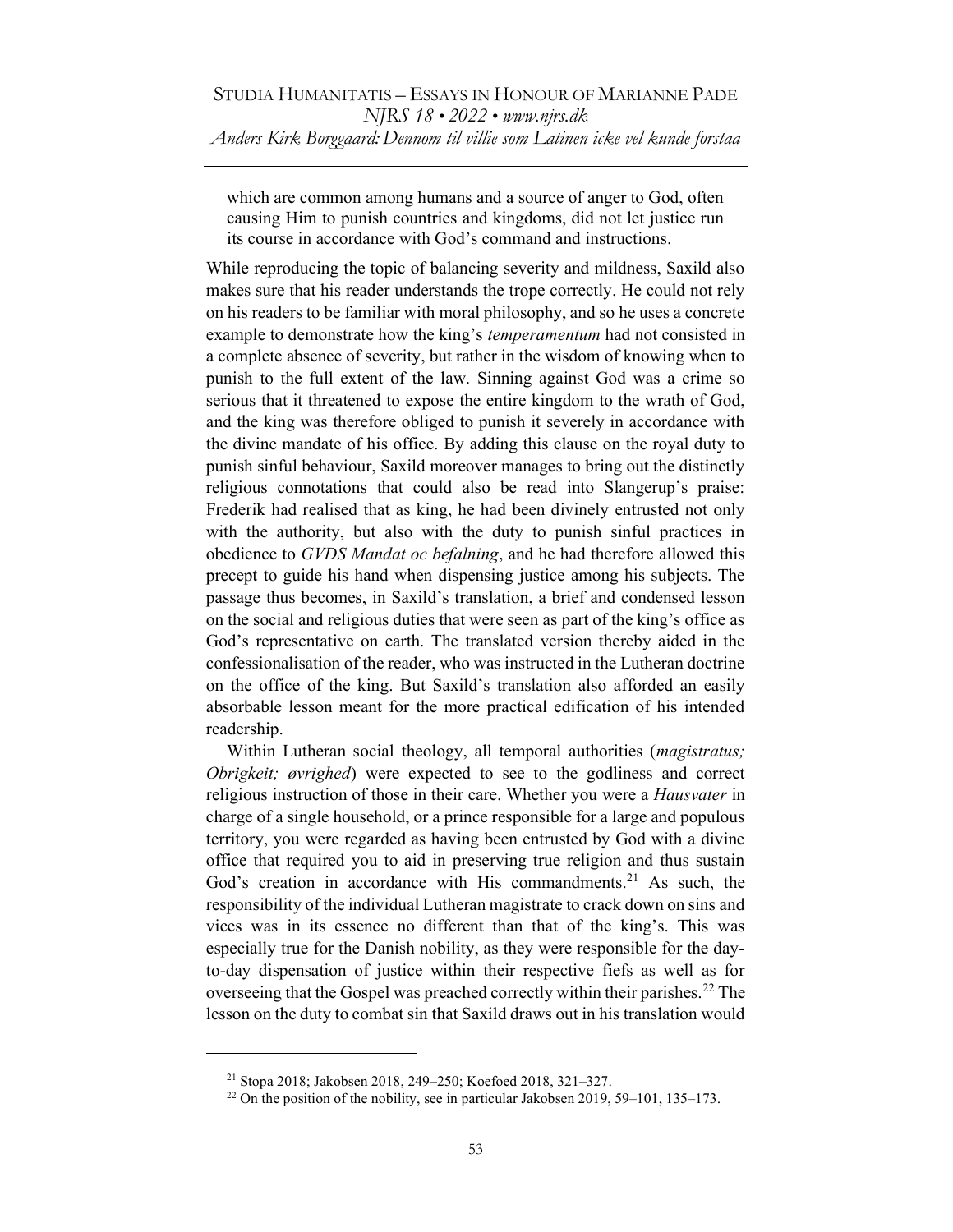therefore concern a large part of his intended readership. In his instructive portrayal of the king, they could see how they themselves, in order to fulfil their God-given offices, were expected to never overlook the sinful behaviour of those in their care. Saxild's translation thereby contributed to the sociotheological education of his upper-class readers, and this could in turn aid in the further confessionalisation of the kingdom at the hands of the now wellinstructed magistrates.

# Salvation through faith and the promotion of a Lutheran ars moriendi

In the second example, we shall see how Saxild translated a simple passage into a more complex lesson on how to achieve salvation through faith. This passage takes us to the end of Slangerup's oration where he portrays the king on his deathbed. Here, he describes how Frederik piously endured the attacks that impending death launches upon man's consciousness, demonstrating the king's unflinching faith through a long passage of direct speech on the futility of life and the necessity of seeking God. Then, Slangerup breaks off:

Incredibile autem dictu est præstantissimi auditores, in hac temporis angustia, quomodo, sese ante postremos agones gesserit, qui nihil aliud fuerunt, quàm assidua pietatis, veræ inuocationis et confessionis exercitia, omnibusque astantibus perpetua æternaque μνημόσυνα, atque ad pietatem stimuli acerrimi. Sed hanc partem doctissimo collegæ et clarissimo Medico, Dn. D. Andreæ Christiano Ripensi, à prandio perorandam relinquo. $^{23}$ 

It is, however, impossible to describe, excellent listeners, within the short time available, how he conducted himself in the face of his final struggles, which were nothing but constant exercises in godliness, true invocation, and confession of faith, and a source of lasting, eternal memory to all of those present, as well as a forceful stimulus to godliness. But I leave this part [of the king's life] to be portrayed by my learned colleague, doctor Anders Christensen of Ribe, in the afternoon.

Resorting to the trope of time being too limited to properly account for the subject, Slangerup refrains from saying any more himself on the theme of Frederik's death. Interestingly, he does so despite emphasising the exemplarity of the king's final hours, which he openly describes as having the potential to rouse people to a devout living. His reasons for omitting these assidua exercitia were most likely of a practical nature, since the task of speaking on the life and death of the king had been shared between him and Anders Christensen, the *Medicus secundus*, who were to treat this subject in a separate oration. Slangerup's audience would thus have been presented with

<sup>23</sup> Slangerup 1588, fol. I3r.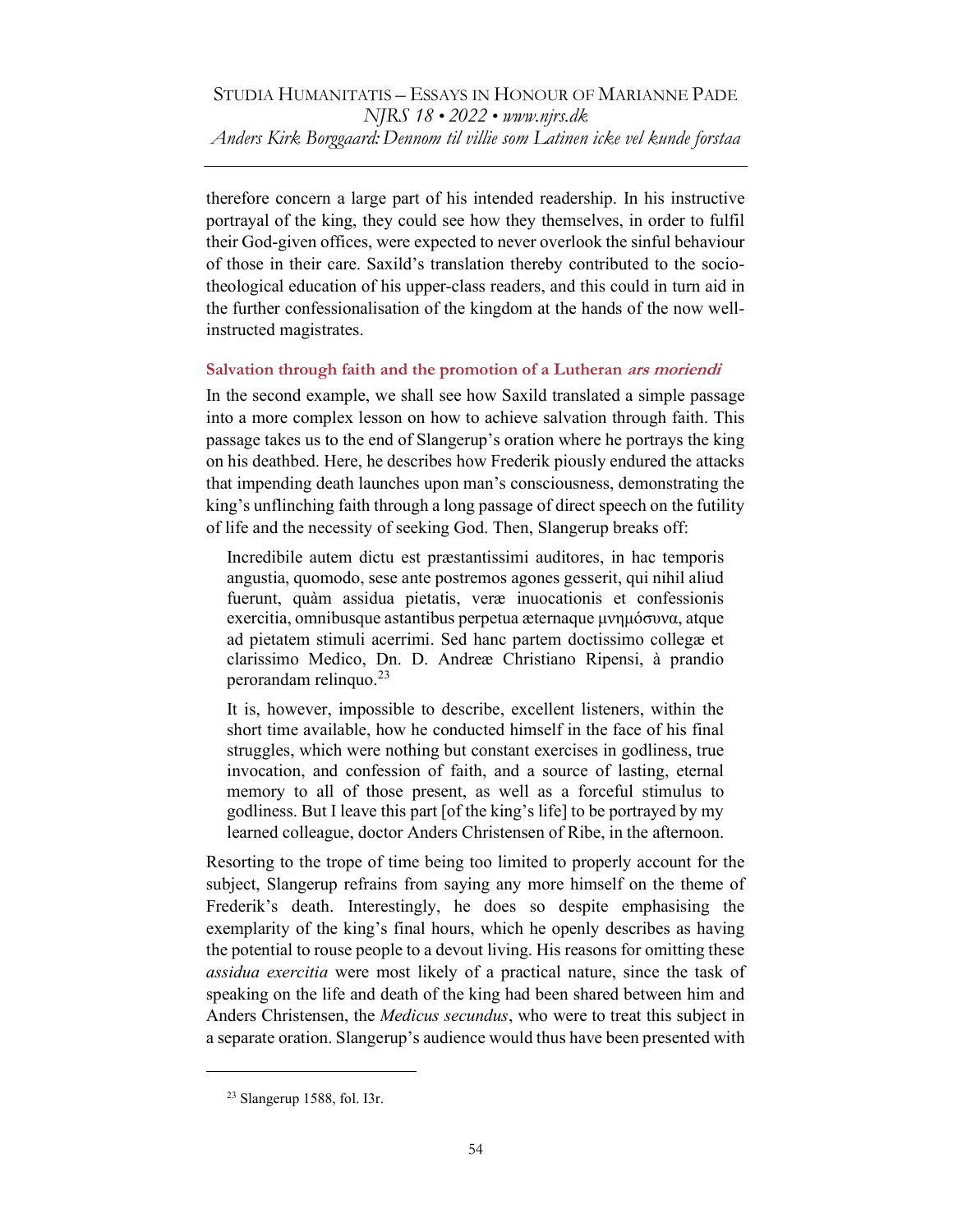a, presumably thorough, description of the king's pious encounter with death later in the day, and so he may have intended to tell them in advance that this were going to be exemplary and full of devotional stimuli. However, Slangerup simultaneously appears to reserve this didactic effect to those who had actually been present at the king's death and witnessed his pious exercises with their own eyes, thereby creating a distance to the event which effectively excludes his own audience from benefitting from the royal example. The result is a somewhat unclear impression of Frederik's role as a potential example, as he appears to be a source of inspiration to some but not to others. This potentially limited relevance would fit very poorly into a translation meant to serve as devotional literature to a larger readership, and turning our attention to Saxild, we can see how he responds by turning the passage into a more universally applicable lesson in deathbed theology. Like the translator who brings a text towards a new audience, Saxild closes the distance between his audience and the exemplary event by explicitly including them in its didactic scope, while moreover reminding them just how important it is to die a proper death in order to attain eternal life:

Ja i gode Tilhørere / det er wmueligt / at ieg paa denne kaarte Tid / kand opregne eller beskriffue / huorledis denne Salige Høybaarne Herre oc Konge / Kong FRIDERICH, haffuer skicket oc beridt sig til Døden / Ja øffuede sig stedze oc altid / i all Gudfryctighed / med en sand Guds paakaldelse oc Bekiendelse / som er baade dennem alle / som den Tid omkring stode / oc OS til en Euig Hukommelse / oc Bør at opuecke alle oc huer / til en sand Gudfryctighed / i voris Liffs Tid.

Saa vaare saadanne Bønner krafftige / oc Dyrebare i GVDS Aasiun / huorfore den Euige GVD / Naadelige Bønhørde hans Kongelige Maiestat / huilcken som sactelige hensoff i Herren / hoss huilcken den Salige Herre / Nyder oc Bruger/ Euig Glæde oc Rolighed / huilcken hans Naade nyde skal / met alle GVDS vdualde Børn oc Helgene til Euig Tid.<sup>24</sup>

It is indeed impossible, good listeners, in this little time, to account for or describe how this blessed and noble Lord and King, King Frederik, prepared and readied himself for death; indeed, constantly engaged himself in all godliness with a true invocation of God and confession of his faith, which is a source of lasting memory to all those, who were present at the time, as well as to us, and ought to encourage every single one of us to a true godliness in all the days of our lives.

So powerful were these prayers, and so precious in the eyes of God, that the eternal God mercifully answered the prayers of His Royal Majesty,

<sup>24</sup> Saxild 1589, fol. Rijv.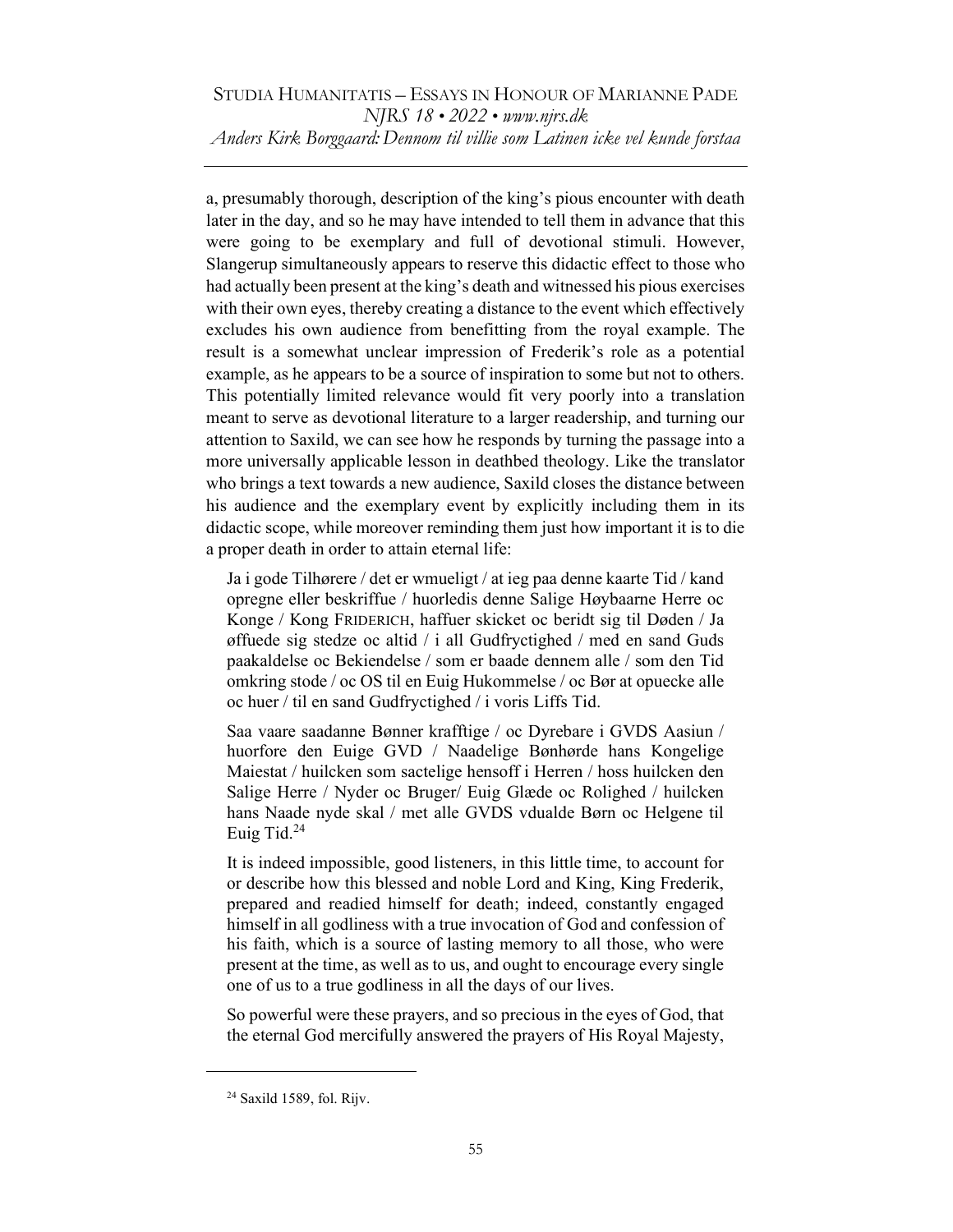who peacefully fell asleep in the Lord, with Whom the blessed Lord now enjoys and possesses eternal bliss and tranquillity, which His Grace will enjoy together with all of God's elected children and saints for all eternity.

By omitting the announcement of Anders Christensen's oration, which had followed Slangerup's at the commemorative service at the university, Saxild is able to detach his translation from the practical setting that had defined Slangerup's text, although he retains the illusion of addressing the original audience of listeners and not the new group of readers. This simple omission allows him to easily integrate his new audience into the group of people supposed to learn from the king's death, thereby giving the lesson contained in the passage a more universal scope. The new readers are told directly that the king's pious death-struggle deserves to be remembered by them as well as by those who had actually witnessed it, as his salvific example ought to inspire alle oc huer, in effect every subject regardless of rank or relation to the king, to lead more pious lives. This in itself constitutes a significant alteration to Slangerup's original text, but Saxild takes it a step further as he inserts the additional paragraph on Frederik's ascent into heaven. Here, we are told how God was so pleased with Frederik's many ways of declaring his faith that He granted him a peaceful death and admitted him straight into the heavenly kingdom to enjoy eternal bliss in the company of God's elected. While Frederik's prayers had pleased God and secured His assistance at the time of death, the true power of the prayers seems to stem from the fact that they had allowed him to face death with the unflinching faith that, to a Lutheran, guaranteed eternal life. Saxild thereby brings attention to a key point that Slangerup had left unspoken: because of his many pious exercises on his deathbed, Frederik had succeeded in conquering death and attaining everlasting life, the final prize to which all Christians aspire.

Lutheran doctrine taught that salvation was achieved through faith alone, and not by virtue of good works. While a pious life in faith and sincere worship of God was naturally the best kind of preparation for dying in certainty of salvation, nowhere was piety and unshakeable faith in the Gospel more needed than in the hour of death, when fear and doubt could attack even the most devout minds. Descriptions of how others maintained their faith and thus conquered death therefore became a popular theme in devotional literature such as the vernacular funeral sermon, whose deathbed descriptions in turn contributed to the creation and wider distribution of a distinctly Lutheran ars moriendi.<sup>25</sup>

 $25$  Oftestad 2018. The main study of the Lutheran *ars moriendi* and its development is Reinis 2007. On salvation through faith in the context of the deathbed, see also Resch 2015; Oftestad 2015. The deathbed, as well as descriptions of it, also became an ideological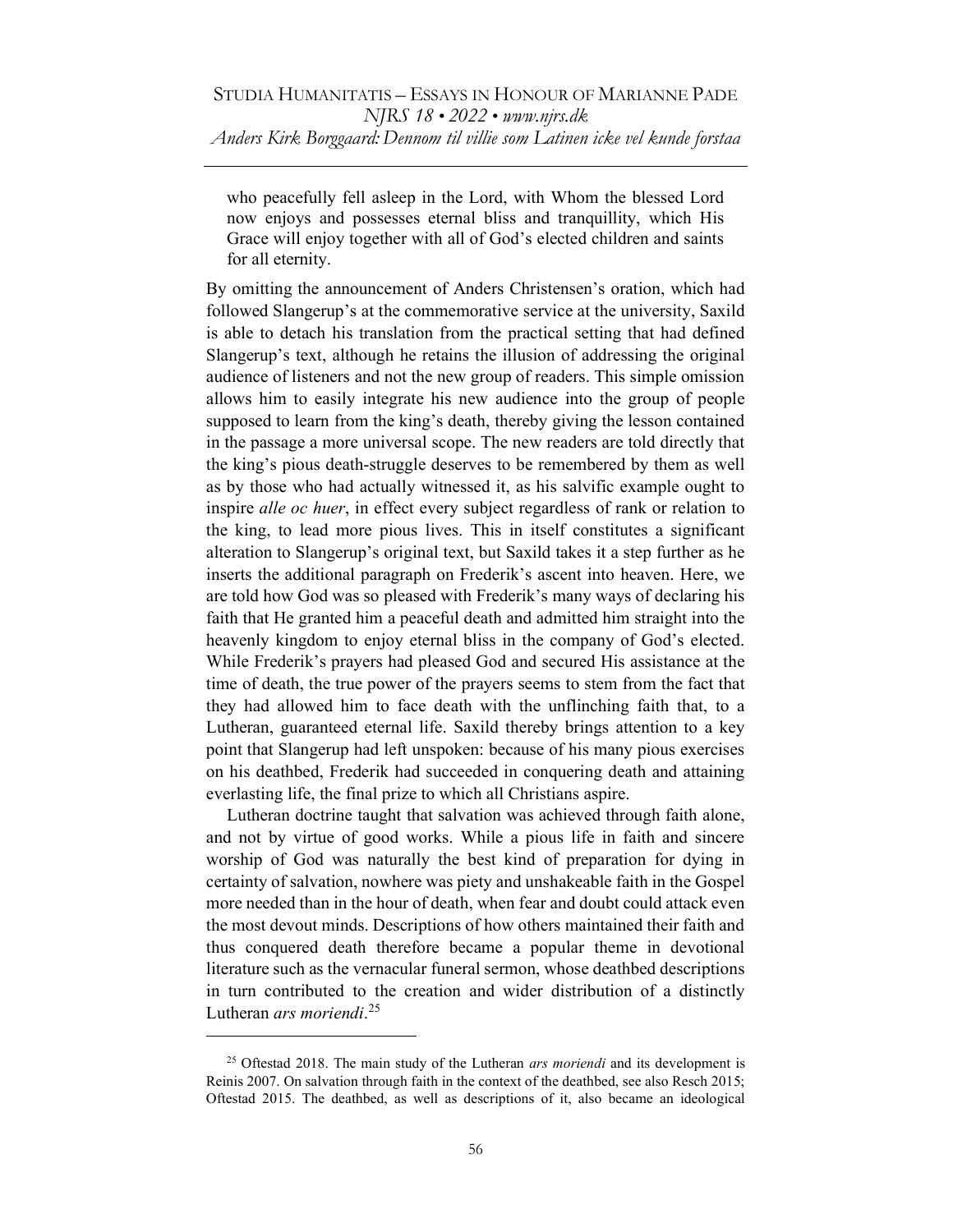Within this cultural framework, the Lutheran apotheosis that Saxild adds to his translation in effect functions as a powerful testament to the efficacy of the pious exercises that Frederik had performed during his final days, proving how his ars moriendi Lutherana had in fact enabled the king to finally achieve salvation in death after a lifetime of piety. The short passage thus becomes a sort of concluding *argumentum*, in which Saxild demonstrates to his readers, in plain but striking terms, why it was so important that they should internalise the lesson contained in the preceding paragraphs. Here lay the key to salvation, for as the king's apotheosis indicated, they too could conquer death and enjoy eternal life, if they approached death just as Frederik had done. As such, the addition allows Saxild to bring out the theological implications of the deathbed description, specifying how the king's example could teach the individual how to die in a way that would lead to salvation.

As we can see, Saxild makes sure that his translation not only turns Frederik and his pious death into an unequivocally instructive example for the edification of his entire readership, but also specifies exactly what they are supposed to take away from the particular passage. He thereby presents an easily adoptable lesson with a clear learning objective, and he had in fact already made sure to provide them with additional material that could help them achieve their goal of salvation. Whereas Slangerup had relied on Anders Christensen to describe all the pious exercises that allowed Frederik to die an exemplary death, Saxild did not have that option; and so, while translating the actual deathbed description in the paragraphs that precede the passage we have just considered, he created a fuller and, as a result, more instructive image of the king's final hours. As mentioned earlier, Slangerup had only included how the king had given a philosophical speech full of theological subtleties on the brevity of life<sup>26</sup> before breaking off his short description of the deathbed, leaving the rest to Anders Christensen. Saxild, on the other hand, shortens this philosophical speech by leaving out some of the more complex theological reflexions. Instead he adds several extra details of a more pastoral nature on how the king had recited particular passages from Scripture and sung a selection of comforting psalms, as a way for him to strengthen his spirit and confess his faith amidst the agonies of death.<sup>27</sup> These very concrete

battlefield in the confessional disputes between Catholics and different reformed denominations such as the protestants in Ireland (Tait 2002, 7–18) and the Huguenots in France (Roberts 2000, 131–137).

<sup>26</sup> Slangerup 1588, fols. I2r–I3r.

<sup>&</sup>lt;sup>27</sup> Saxild 1589, fols. Q4r-Rijr. Saxild most likely supplied the details on scriptural readings from Anders Christensen's unpublished oration or copied them from the Latin oration that Anders Lauridsen had presented at the funeral in Roskilde (Lauridsen 1588, fol. H1r). I don't know wherefrom he gets his information on the hymns sung, both of which are good protestant hymns with texts by Luther: Fader vor wdi Himmerig / som baad oss leffue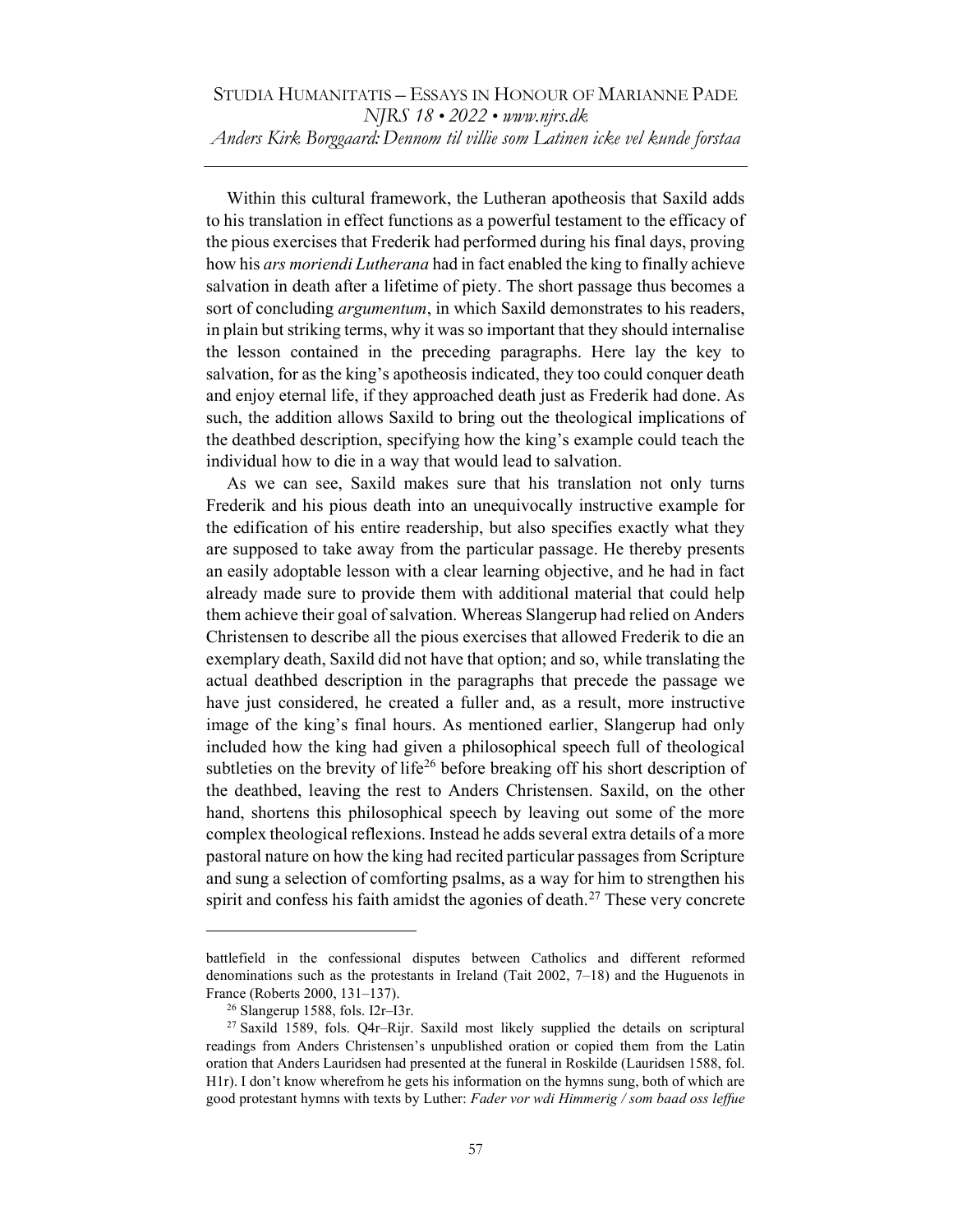details were easy to pick out and commit to memory, and they clearly illustrated what the individual reader would be expected to do when their time came. By supplying details that Slangerup had consciously omitted, Saxild presents his readers with a deathbed description that instructs them in a way of dying that led to eternal life, and thus transmits to them a Lutheran view on death and salvation. As a result, his translation becomes even more suited to act as devotional literature to a late sixteenth-century vernacular readership, since it initiates them into the beliefs and practices of Lutheran confessional culture, thereby aiding them in becoming fully-fledged members of the reformed community.<sup>28</sup>

### Making hidden threats plain through familiar examples

By time of Frederik's death in 1588, the confessional divides that had emerged across much of protestant Europe had led to an intensification in the confessionalisation processes within the different religious communities.<sup>29</sup> In Denmark, devotional literature naturally came to play a central role in the edification and confessionalisation of the population, and the period saw a surge in the popularity of printed funeral sermons targeting a vernacular readership.<sup>30</sup> Saxild appears to have been conscious of this development, as he occasionally goes a very long way to ensure that his translation fits into the devotional genre, continuously taking the needs of his readership and their frame of reference into account when translating Slangerup's learned text. This will be particularly clear from our third and final example, in which we shall see how he tackles the next part of Slangerup's oration. As Slangerup concludes his idyllic but learned portrayal of Frederik's pious death, he immediately turns his attention to the state of the subjects who had now been left behind on earth without their virtuous king. Reflecting on historical precedents, he argues that the death of a king such as Frederik is to be interpreted as a divine warning of bad times to come:

Brøderlig and Nu bede wi den Hellig Aand. He may have gotten details from Anders Christensen's oration, or he may simply have added them himself, inspired by how Frederik's father, Christian III, had been portrayed as singing hymns on his deathbed, one of them having been Nu bede wi den Hellig Aand (cf. Bording 1559, fol. C4v and Thomesen 1560, 60).

 $28$  The vernacular funeral sermon was often used to instruct the bereaved in the Lutheran doctrine on salvation, cf. Leppin 2015 and Sundmark 2020. See also Tait 2002, 7–28 and Roberts  $2000$ ,  $131-137$  on the importance of particular *artes moriendi* as confessional markers.

<sup>&</sup>lt;sup>29</sup> On the development of the confessionalisation, see e.g. Kaufmann 2006, 6–9; Ingesman 2014, 43.

<sup>30</sup> Cf. Jacobsen 2015, 3–7; Oftestad 2018.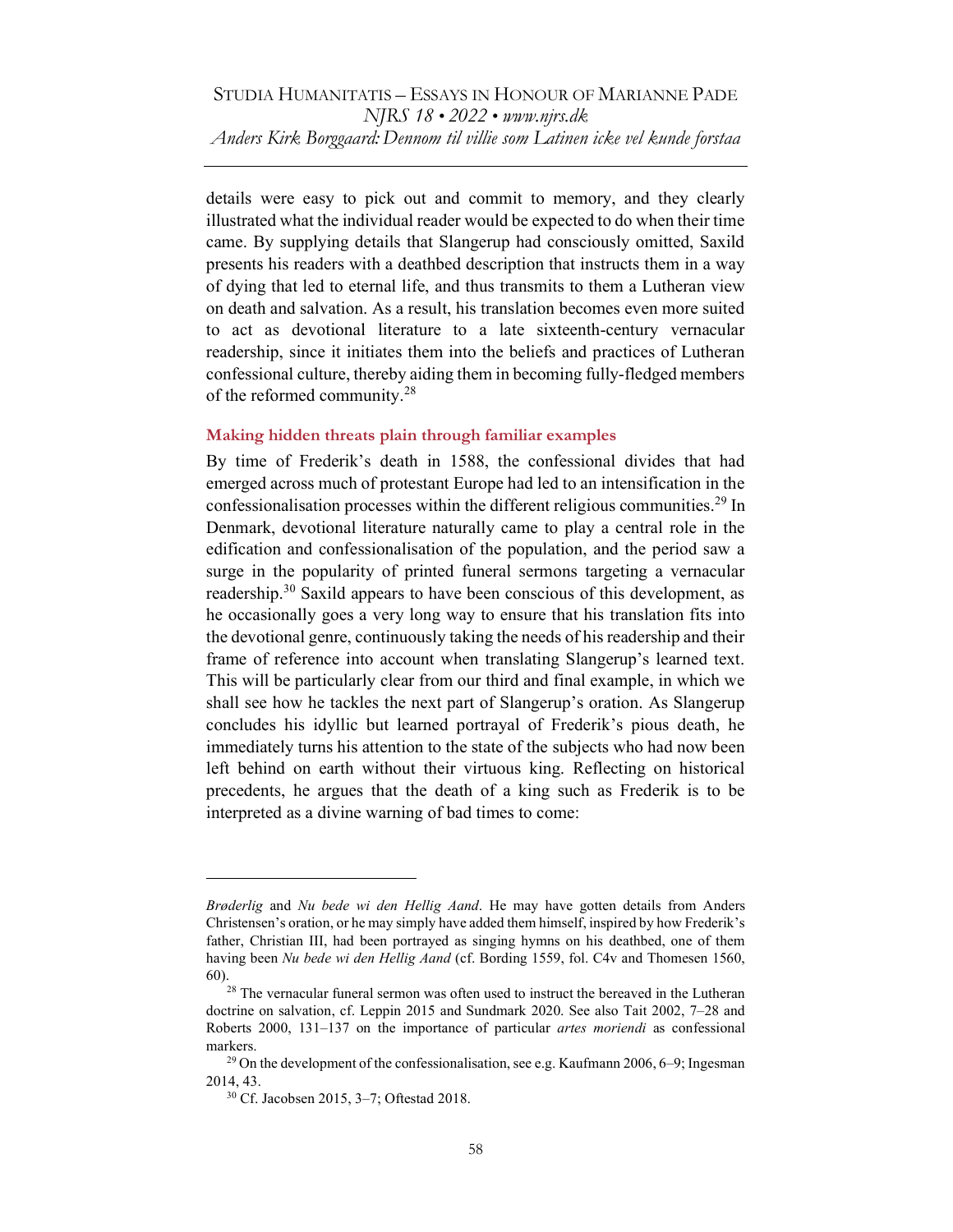Interim si historiæ omnium temporum, testantur fidelibus custodibus religionis et disciplinæ, extinctis aut remotis, sequutas esse vastitates Ecclesiarum, interitus literarum, barbariem cyclopicam, et tristissimas confusiones opinionum, cultuum ac morum, et sapientum Sententiæ extra Ecclesiam ab experientia sumptæ, idem docent, inter quas celebratissimum est id, quod Pausaniam pronunciasse legimus, de Spartanorum cladibus, rege Cleombroto obtruncato in prælio ad Leuctra, μάλιστα γὰρ ἐπὶ πταίσμασι μεγάλοις ἐθέλει προαιφαιρεῖσθαι τὸν ἡγεμόνα ὁ δαῖμων, hoc est magnis cladibus impendentibus, solet Deus è medio tollere Principem. ô nunc miseros et calamitosos nos, qui cùm indigni facti essemus tanto Rege, ac haud dubiè nostris demeritis peccatis id exigentibus, ideo Deus nobis illum abstulit, quòd suum esse maluerit.<sup>31</sup>

Meanwhile, if world history shows that when faithful custodians of religion and learning have died or been removed, the devastation of churches, annihilation of letters, one-eyed barbarity, and the most sad disordering of opinions, practices, and manners have ensued; and if the same is also taught by the judgements made by wise men on the basis of experiences outside the Church, among which the most famous is the line that we read in Pausanias on the misfortune of the Spartans following the death of their king, Cleombrotus, who had been killed in the battle at Leuctra: μάλιστα γὰρ ἐπὶ πλαίσμασι μεγάλοις ἐθέλει προαιφαιρεῖσθαι τὸν ἡγεμόνα ὁ δαῖμων, that is, 'when great misfortune threatens, God usually removes the prince from this world'; then o how wretched and miserable we are now, since we have been deemed unworthy to such a king – no doubt having caused this ourselves with our many sins – and God therefore has taken him away from us, as He preferred to have him for Himself.

While Slangerup believes history to be full of examples of how the deaths of virtuous rulers have often been followed by destruction and cultural decline, he quotes Pausanias' observation on the death of the Spartan King Cleombrotus as historical proof that God in fact carries off a nation's leader as a kind of divine foreboding whenever such catastrophes are about to strike.<sup>32</sup> We can see how he has adapted his translation of the Greek to achieve this ominous effect by qualifying the *magnis cladibus* (πταίσμασι μεγάλοις) with the participle *impendentibus*, thereby moving the impending threat into the future in contrast to the very present destruction that defines Pausanias' original utterance. Moreover, he has translated προαιφαιρεῖσθαι as *è medio* tollere, and he thereby alters the meaning of the entire sentence so that the prince no longer falls as one of the first in a disastrous event, as in Pausanias'

 $31$  Slangerup 1588, fol. I3r-v.

<sup>32</sup> Paus. 3.6.1.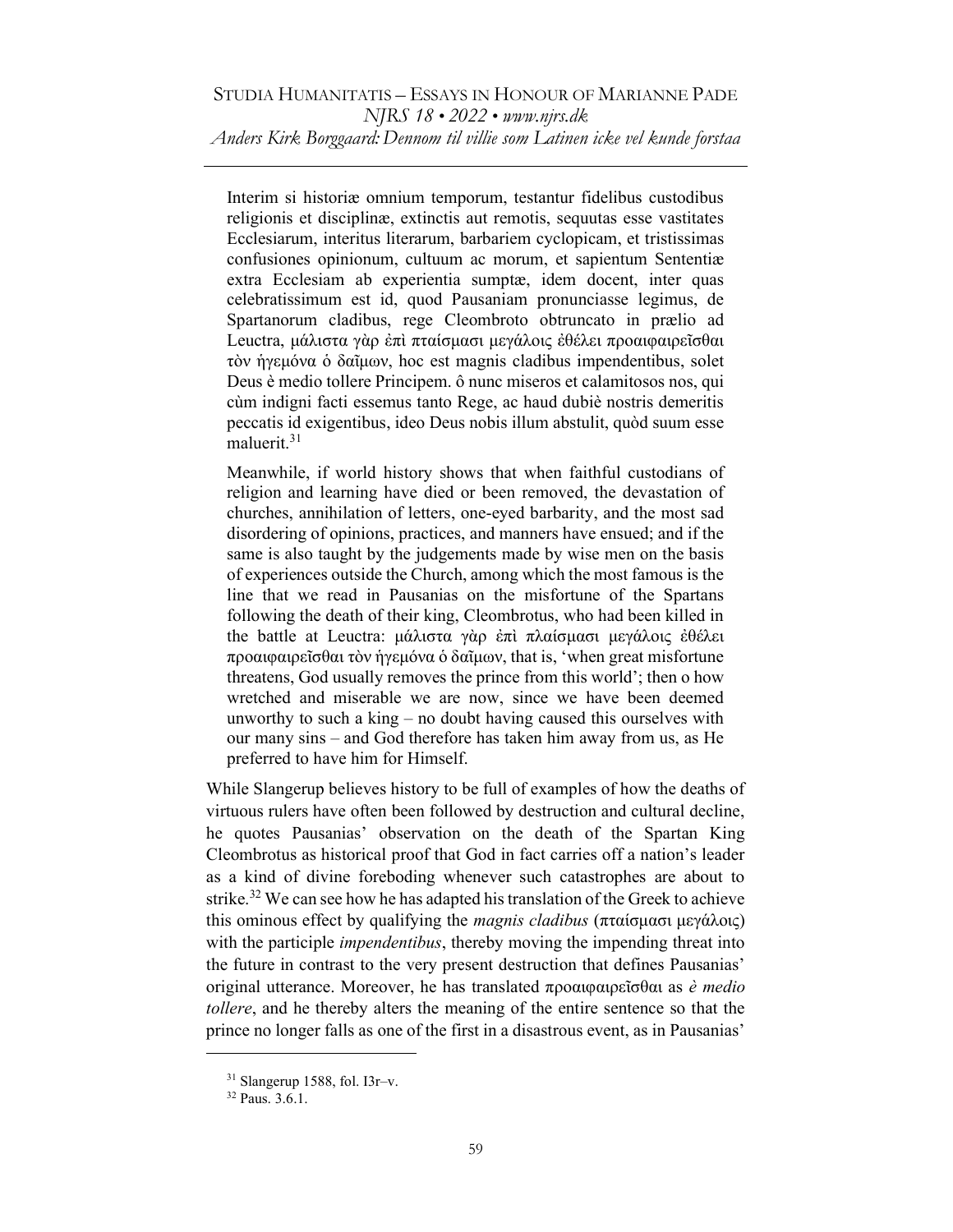Greek, but is instead removed by God before disaster strikes, thus allowing his death to be seen as a bad omen.<sup>33</sup>

However, Slangerup does not say what kind of disaster followed the foreboding death of King Cleombrotus. The battle of Leuctra had been a humiliating defeat for the powerful Spartans – Pausanias calls the Theban victory the greatest ever won by Greeks against Greeks<sup>34</sup> – and it had put an end to Spartan hegemony in Greece. This would of course have been obvious to a learned audience familiar with Greek history, but the same was less likely to have been the case for Saxild's vernacular readership. If they were unable to deduce from the quotation just how disastrous it could be when God decided to suddenly remove a prince from his people, then its ominous subtext would consequently loose much of its threatening effect. This could moreover influence their understanding of Slangerup's pessimistic conclusion, thus making it difficult for them to fully grasp how *miseros et* calamitosos he believed the people to have become as a result of their loss. For while Slangerup argues that Frederik was killed because of the sins of his people, thus insinuating that his death may therefore foreshadow some kind of divine punishment, he leaves it to the individual reader to make out what the repercussions of all this might actually be.

When translating this passage, Saxild was therefore faced with two main problems: another case of cultural untranslatability, since the ominous essence of the reference to Pausanias risked getting lost to an audience without the right cultural horizon; and the somewhat vague conclusion, since this relied on the reader's ability to interpret the reference correctly and from there follow the implied argumentative chain towards its intended climax. This was not optimal, and Saxild goes a long way to avoid such vagueness and guide his reader through the difficult passage, making sure that every little detail is spelled out with unmistakable clarity. As a result, he almost quadruples the number of words used to convey the message of Slangerup's ominous paragraph, clearing up the meaning of the Pausanias-quote as well as explaining how his readers were then to deal with the impending threat that Frederik's death clearly signaled:

Men effterdi / at alle Historier bære vidne / at naar GVD haffuer henkaldet / Gudfryctige Øffrigheds Personer / Som haffue hafft stor vilge oc behagelighed / til at forfremme / den Christne Kircke oc sande Religion / da effter deris Affgang / haffuer det sig meenlig effterfølgd / megen forandring / Krig oc feyde / end ocsaa vndertiden / Forandring i

<sup>&</sup>lt;sup>33</sup> Slangerup does not use the Latin translations of Pausanias by Abraham Loescher and Romolo Amaseo, although his choice of words suggests that he may have been familiar with one or both of them. On Latin translations of Pausanias, see Parks 1971.

<sup>34</sup> Paus. 9.13.11.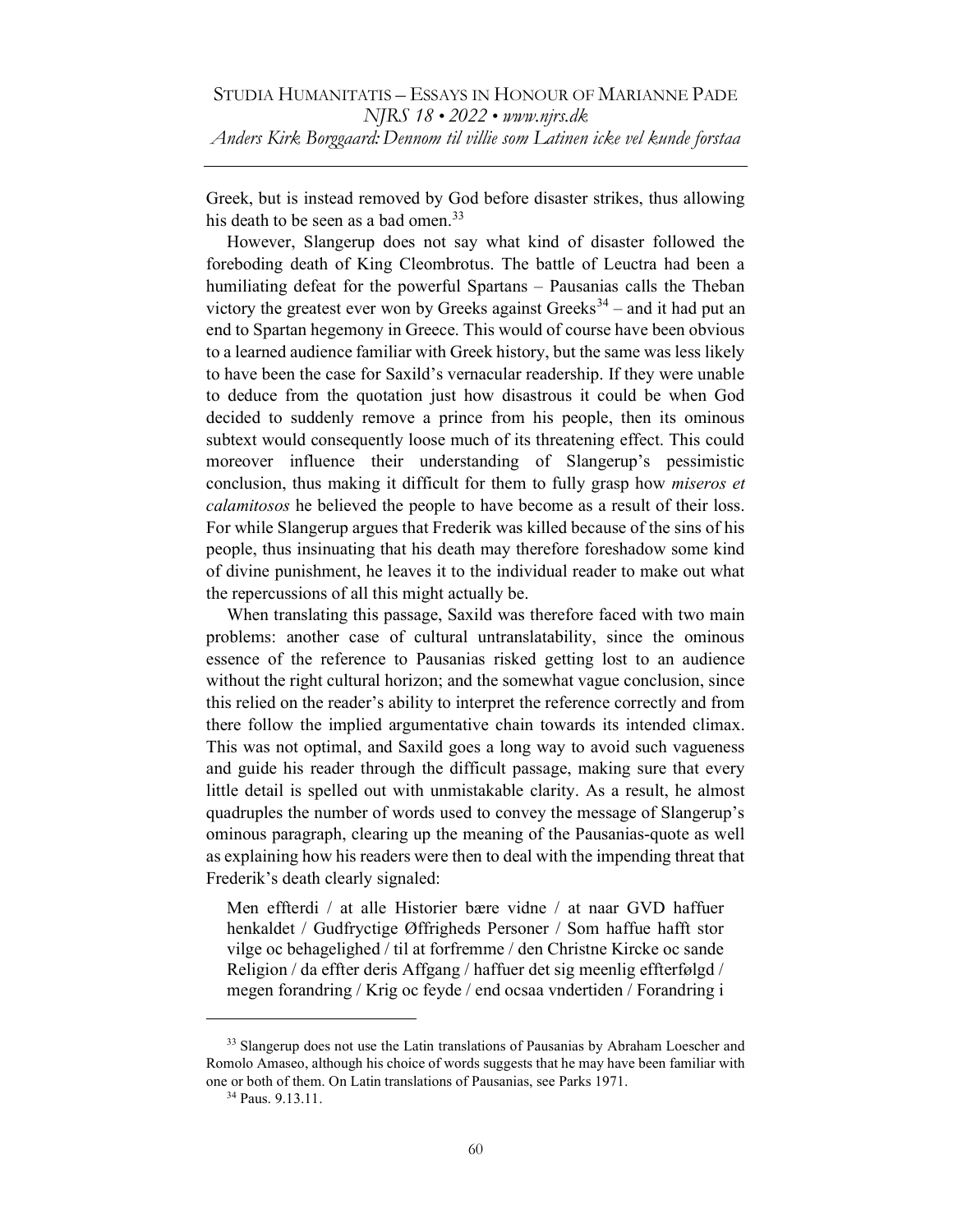Religionen / Scholer oc Bogelige Konster / huilke tit oc offte ere foractede oc forskutte / oc i deris Sted ere vidtagne store Vildfarelser met atskillige oc vrange Meninger / Dyrckelser oc groffue Seder / huilcket ocsaa mange Vise oc Forfarne Mend / vel vitterligt er. Ja end ocsaa andre / som ere leeg Folck / oc kand vide aff at sige / oc flitteligt acted oc obserueret haffue.

Iblant huilcket / dette er gantske merckeligt / som læsis wdi Historier / oc synderlige det / der den Scribent Pausanias skriffuer / om de Spartaners ynckelige Forstyrring oc Feyde / wdi huilcken / deris Konge oc Herre / Kong Cleombrotus, bleff slagen oc dræbt / i den Krig oc Slag / Som stod for Leuctra, der hand saa sagde: Magnis cladibus impendentibus, solet DEVS è medio tollere Principem. Det er / naar stor Forstyrring / vaade oc Fare / offuerhenger noget Land eller Rige / da pleier den Euige GVD meenlige / at lade forandring skee / ia saadan / at hand henkalder Landzens Førster oc Herrer / som haffue hantheffuet / sine Vndersaatte oc Regemente.

Da effterdi at vor Herre nu i disse Aar / ligeruiss som oc Aar effter GVDS Byrd / Tusinde Femffhundrede halfftrediesindz tyffue oc Ny (oc lidet der effter) Døde mange drabelige Førster / som vaare Keyser KARL den Femte / Salige Kong CHRISTIAN den Tredje / Kong CHRISTEN den Anden / Kong GØSTE i Suerige / Tuende Konger i Franckerige / den ene effter den anden / Tre Dronninger / Dronningen i Engeland / oc Dronningen i Vngeren / oc Dronningen i Lante Polen. Trende Chur Førster / Phaltz Greffuen / Biscopen aff Treir / oc Biscopen aff Kølne / oc mange andre. Huilcken Tid / der strax effterfølgde / Her oc anden Sted / Stor Krig oc Feyde / oc siden grusom Pestilentze oc andet Ont. Saa haffuer oc nu / i disse faa Aar / den Almectigste GVD / teed sin vrede imod Mennisken / for Syndens skyld oc Letfærdighed / oc mange ypperlige oc Naffnkundige Førster henkaldet / som ere / AVGVSTVS, Churførste i Lante Saxen / Churførstinden i Samme Sted / som vaar vor Salige Herris Søster / Førsten van Anhalt. Hertog HANS oc Hertog ADOLPH, oc / Som sagt er / Førstinden i Lante Michelborg / vor Allernaadigste Dronnings Gudfryctige oc Førstelige Moder / STEPHANVM, Konge i Polen / oc nu denne vor Salige Herre oc Konge / Kong FRIDERICH, met mange andre ypperlige / oc drabelige Lærde oc Naffnkundige Mend.

Saadanne siger ieg / effterdi vor Herre / saa plutzelige / haffuer henkaldet / da Bør oc vi / som saadant vederfaret er / vor sag vel at betencke / oc frycte at for vor Seckerhed oc wgudelighed / er visselige Herren oss vred / oc wden wi aluorlige omuender oss til Herren / maa wi wden all tuil foruente / at hand io oss visselige i andre Maade besøge oc straffe wil.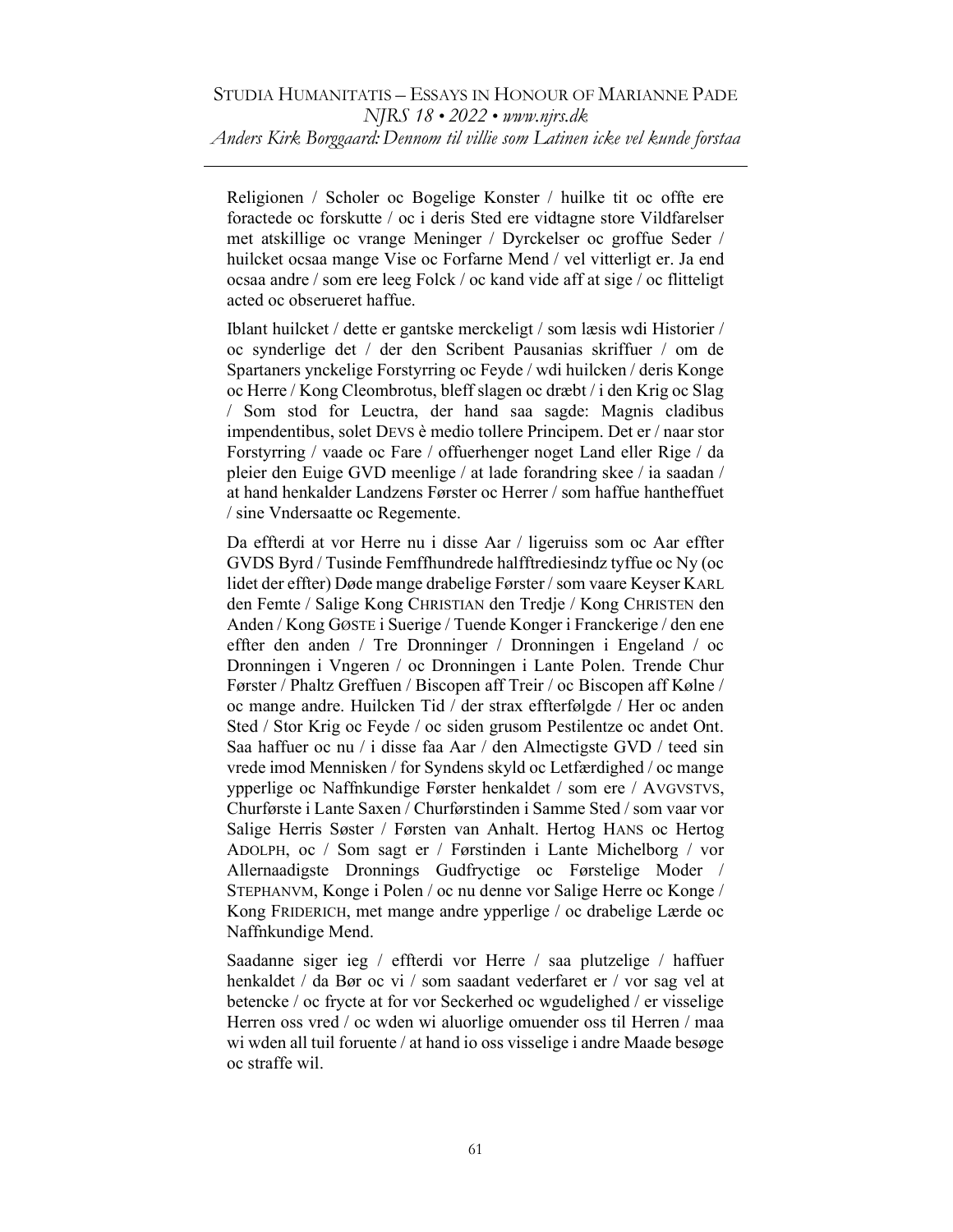Derfore kand vel huer bentencke oc acte / som nogen sandz er wdi / met huor stor Fare / wi nu ere besnerede / oc maa vel i alle Maade / sigis / at were Wlycksalige oc Elendige / at wi haffue mist / saadan en Lands Første / Religions forsuar oc beskiermere. Ja wi / som vaare aldelis wuerdige til / at beholde hoss oss / saadan en Første oc Herre / huilcken den Euige GVD wden all tuil haffuer for vor mangfoldige Synd oc Ondskabs skyld / henkaldet aff denne Verden / til sit Euige Rige / oc huilcken hand heller vilde / der skulde høre hannem til / end OS fattige Danmarckis indbyggere.<sup>35</sup>

But consider how every piece of history shows that whenever God has taken away pious magistrates, who have shown great willingness and desire to promote the Christian church and true religion, their deaths have regularly been accompanied by much alteration, war, and strife, and even also by changes to religion, schools, and letters, which are very often despised and shunned, and in place of which great delusions full of numerous wrongful opinions, practices, and manners are adopted. This is also well-known to many wise and learned men, and even men who come from outside the church, have experienced, noticed, and observed such things. Here, it is especially worth paying attention to that which can be read in works of history, and particularly what the writer Pausanias writes about the Spartans' miserable destruction and war, during which their king and lord, King Cleombrotus, was slain and killed in the battle taking place at Leuctra, at which he said: Magnis cladibus impendentibus, solet DEVS è medio tollere Principem, that is, 'whenever great destruction, misfortune, and danger threatens a country or kingdom, The Eternal God usually lets change take place in such a way that he calls away the country's prince and lord, who has sustained his subjects and his dominion.'

Consider then how Our Lord in these years, like during the year 1559 after the birth of Christ (and in the few years following), killed many distinguished princes, these being Emperor Charles V, the blessed King Christian III, King Christiern II, King Gustav in Sweden, two kings in France, one after the other, three queens, the queen of England, the queen of Hungary, and the queen of Poland, three electors, the count palatine, the bishop of Trier, and the bishop of Cologne, as well as many others, and how great wars and strife followed immediately after, both here and elsewhere, and thereupon disease and other kinds of evil. In the same way, The Almighty God has now, in these few years, shown His anger towards mankind, because of our sin and frivolity, and called away many great and illustrious princes, these being August, the Elector of Saxony, the electress in the same place, who was our blessed Lord's

 $35$  Saxild 1589, fols. Rijv-R4v.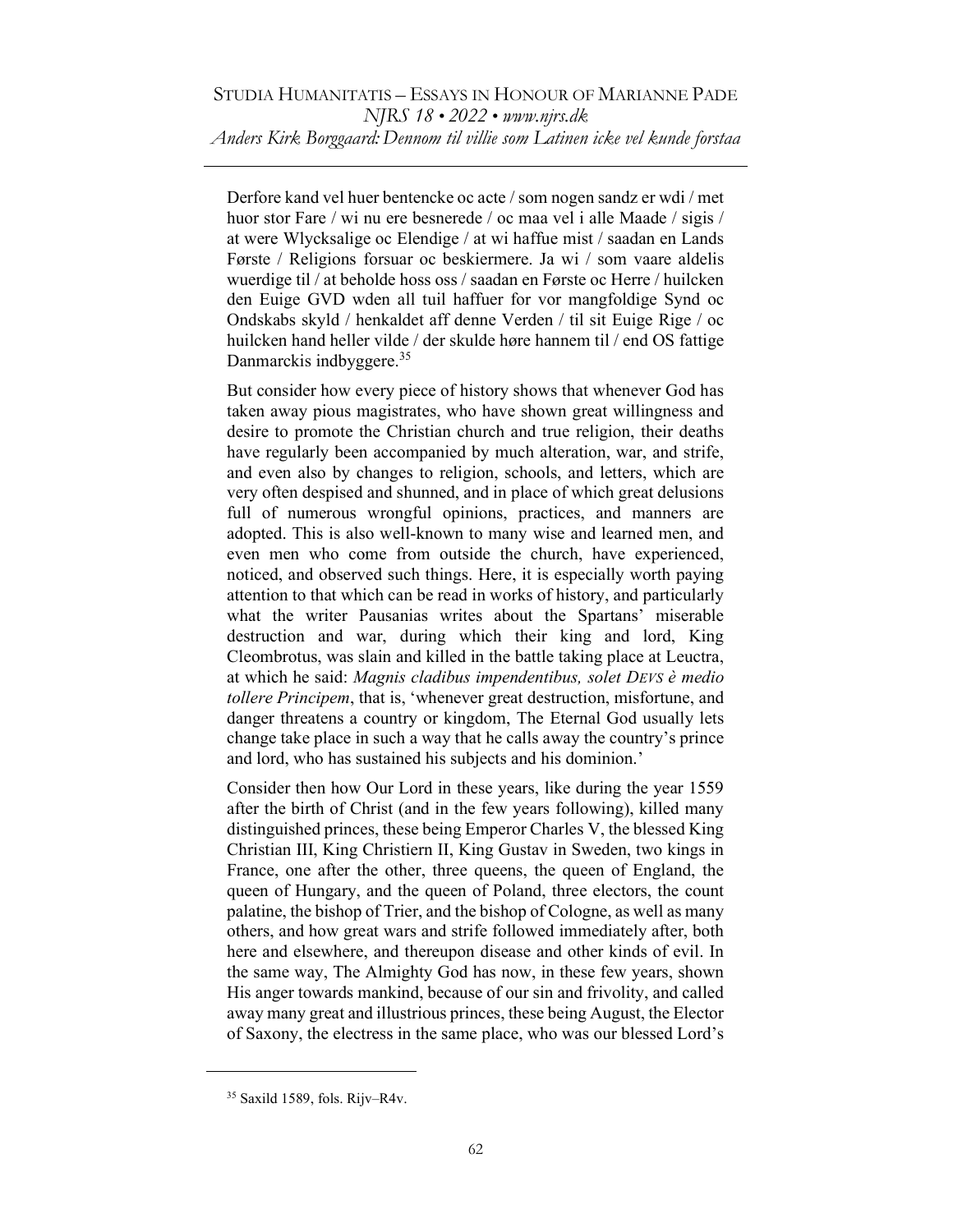sister, the prince of Anhalt, Duke Hans and Duke Adolph, and, as mentioned, the princess of Mecklenburg, our gracious queen's pious and princely mother, Stephen, the king of Poland, and now this our blessed Lord and King, King Frederik, along with many fine and distinguished learned and illustrious men.

Thus I say, that since our Lord has so suddenly taken away such princes, we too, who have experienced such things, ought to consider our situation closely, and be fearful that our light-heartedness and ungodliness has surely caused the Lord to be angry with us, and unless we earnestly restore ourselves to the Lord, we must no doubt expect that He will surely visit and punish us in other ways. Every person who possesses some kind of intellect, should therefore be able to consider and perceive how great a danger now threatens us, and how we must be said to be wretched and miserable in every respect, since we have lost such a prince and defender of the faith. For we were utterly unworthy to keep among us such a prince and lord, whom The Eternal God has undoubtably called away from this world to His eternal kingdom because of our numerous sins and evils, preferring that he should belong to Him rather than to us, the poor inhabitants of Denmark.

As we can see, Saxild reproduces Slangerup's ominous version of Pausanias by quoting his Latin translation instead of the Greek text. But he in turn translates this into Danish, or rather paraphrases it in a way that much emphasises the idea of an impending divine punishment. To a reader who relies only on the vernacular, Pausanias in effect declares that God uses princely deaths as a tool with which to harm or change human society. Saxild thereby guides his readers towards the realisation that all changes and disasters that follow the deaths of good magistrates, are in fact part of some divine plan, which God has put into action through princely death.<sup>36</sup>

Saxild then follows up this unsettling statement by presenting his own list of more recent examples of rulers who had been carried off by God as a precursor for His divine punishment. This addition not only lends further authority to Pausanias' claim, but further allows Saxild to verbalise some of the connotations that we can expect Slangerup's learned audience to have gotten from the reference to Cleombrotus and the Battle of Leuctra. Attempting to get around the problem of recreating the culturally determined interpretation of the reference, he inserts these additional examples as functional equivalents that serve to bring out a similar set of connotations in

<sup>&</sup>lt;sup>36</sup> Cf. Sen. Cl. 1.4. It was a common perception among Lutherans that God carried out His will through select individuals, the so-called 'masks of God' (larvae Dei); see e.g. Thompson 2014, 133-139.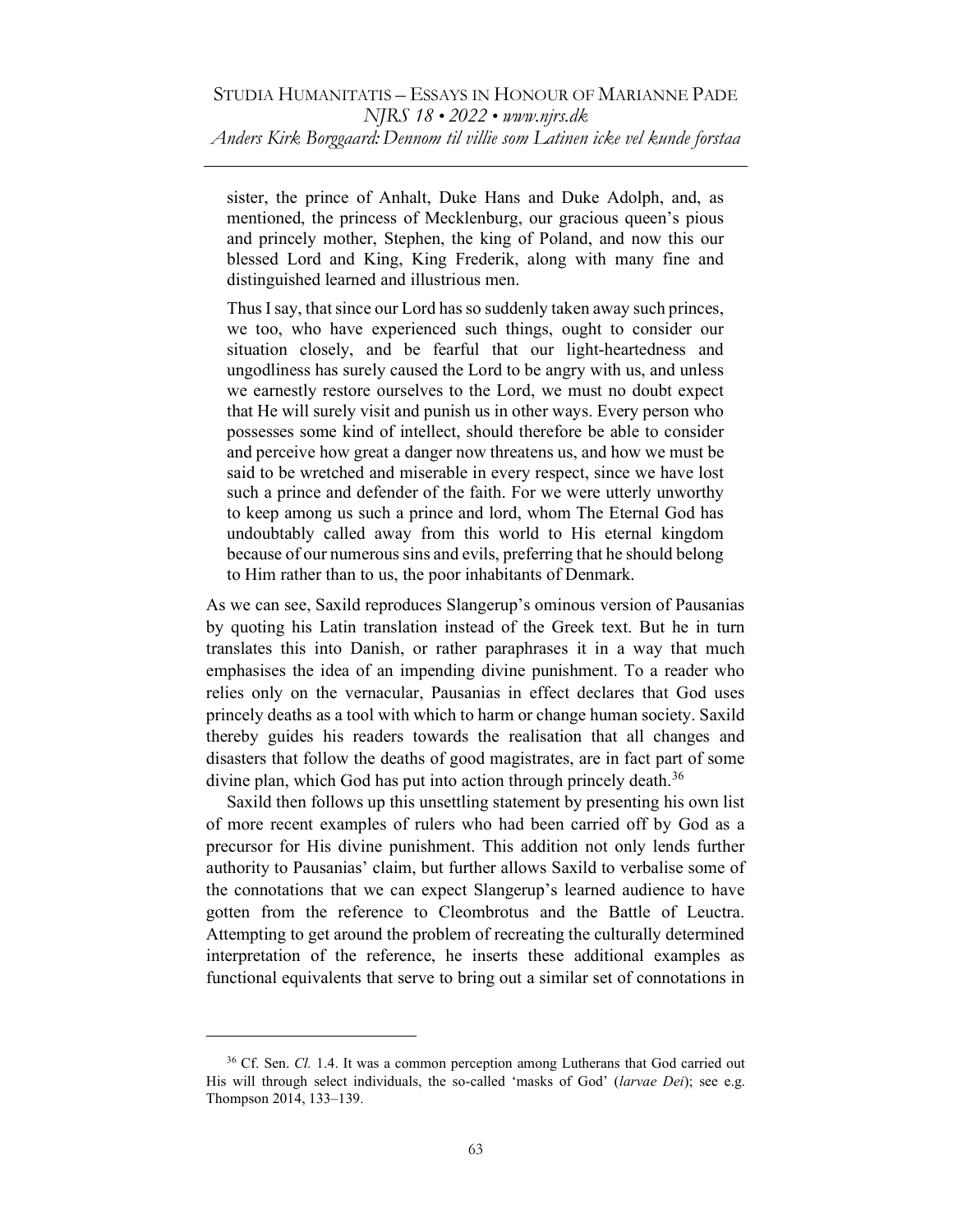his own readers.<sup>37</sup> The many deaths that Saxild mentions all occurred around the year 1559, and three of the examples moreover came from a Scandinavian context (King Gustav of Sweden as well as the Danish kings Christian III and Christiern II, whose nationalities naturally did not need to be mentioned). As such, the examples were very likely to have been familiar to his intended readership, who might even have experienced firsthand the wars and diseases that had indeed followed in the wake of these particular deaths. They would only have to recall how the Nordic Seven Years' War (1563–1570) had erupted between the two young heirs of Christian III (†1559) and Gustav Vasa (†1560), while an outbreak of the plague had simultaneously swept through parts of Europe and Scandinavia during the mid-1560's. Saxild thereby uses these additional examples in a way analogous to a 'domesticating' translation practice<sup>38</sup>, making the strange and foreign of the original reference more familiar to the translation's target audience and thus providing them with a much clearer picture of the kind of destruction they could expect to see whenever God decided to take away a good prince and let disaster strike. He does not stop there, however, as the readers are immediately confronted with another list of additional historical examples, this time of princes and princesses who had died within the last couple of years. Culminating with Frederik II, "this our blessed Lord and King", this current wave of deaths, Saxild explains, are in fact similar to the ominous deaths that had taken place a generation ago. This alarming comparison allows him to spell out the essence of Slangerup's condensed paragraph: since Frederik's death had also been caused by the sins of his people, it too should be seen as a sign that God is about to unleash new punishments on the subjects left behind. We can see how Saxild subsequently tries to lead his readers towards this conclusion by pedagogically asking them to now consider their current situation in light of what has just been described to them. But in case they are slow to connect the dots, he makes sure to spell out with unmistakable clarity what Slangerup left for his audience to figure out themselves: their numerous sins have angered God, and so He has taken away their king for him to enjoy eternal bliss, while they in turn are to face His divine punishment.

Having gradually led his readers through Slangerup's intricate and learnedly implied argument with familiar, or rather domestic, examples and explanatory comments, we see how Saxild finally concludes that by now, every person with a bit of intellect should have grasped the true but hidden meaning of King Frederik's death. He evidently felt that his many additions

<sup>37</sup> On 'functional' or 'dynamic' equivalents, see Bassnett 2013, 33–39.

<sup>&</sup>lt;sup>38</sup> For a brief introduction to 'domesticating' and 'foreignising' translations, terms coined by Lawrence Venuti, see Bassnett 2013, 46–47. For their uses in Renaissance translation theory, see Pade 2017, 57–59; Pade 2018, 5–12.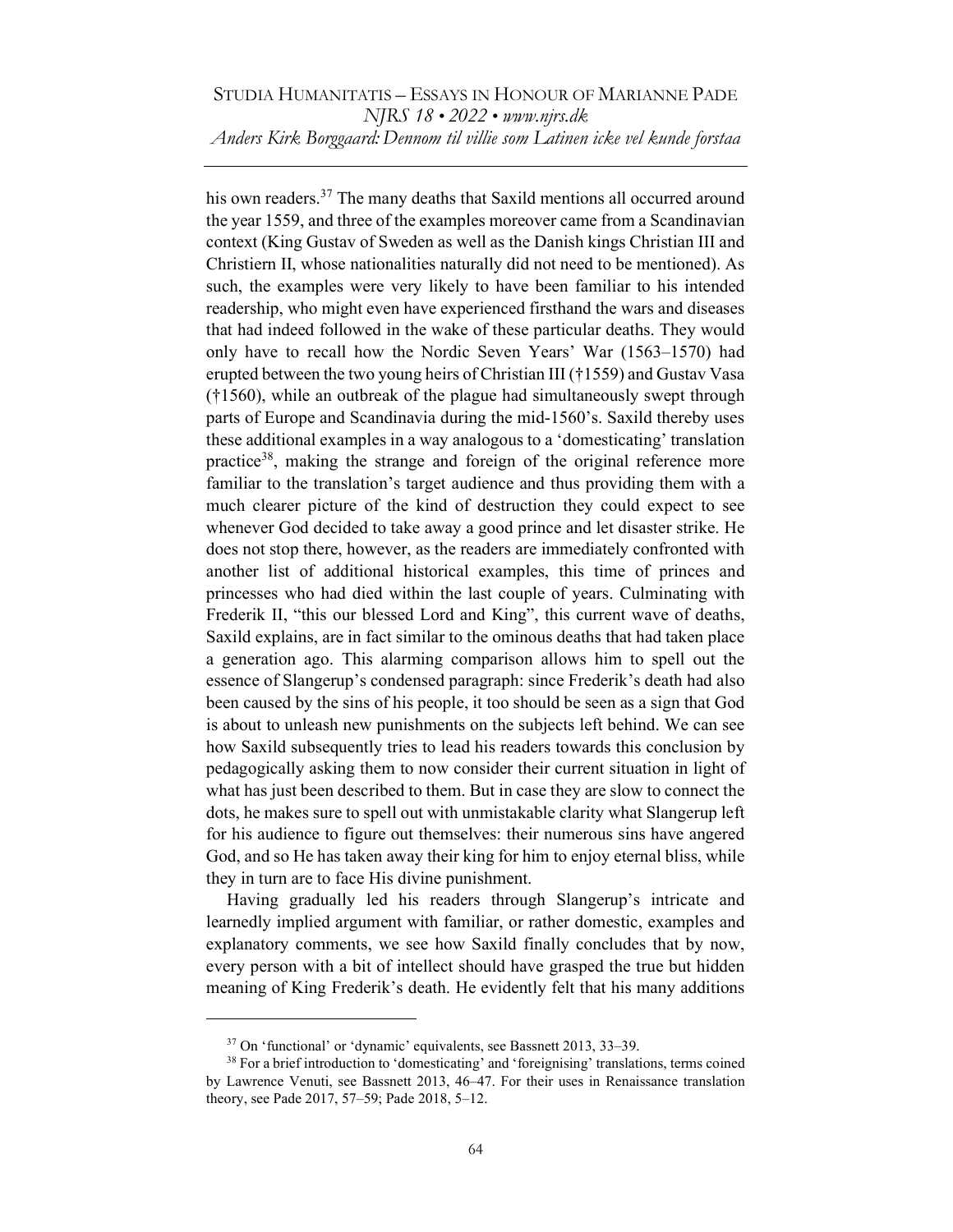had made it perfectly clear why they ought to consider themselves wretched and miserable as a result of Frederik's death, and so he finishes his translation of the passage by reproducing Slangerup's otherwise cryptic conclusion, as its meaning with all its ominous connotations should now be within their reach. But in order to get there, it had been necessary to first to clear up points that had been hidden in the learned discourse of Slangerup's text. We have already seen how Saxild previously explained the philosophical concept of the Golden Mean to his readers by providing them with a very concrete example of how the idea of balancing severity and mercy should be understood. Apparently, something even more radical was needed in this case to translate the culturally untranslatable and thus properly reproduce the full meaning of the reference to Cleombrotus and the Battle of Leuctra.

As Pade has previously discussed, humanists translating from Greek into Latin were regularly faced with the task of transferring what they considered to be the *proprietas* of particular words from one language into the other. This proprietas, Pade argues, signified "something that is so special to a language or a culture that it may be impossible to render it satisfactorily in another language without radical changes."<sup>39</sup> A popular solution to this cultural untranslatability was to rephrase the word in question and thereby make it more familiar, and the resulting paragraph more accessible, to the intended audience; or, if a more literal translation was opted for, the resulting 'foreignness' could be explained through the addition of a commentary.<sup>40</sup>

Although the difficulty for Saxild lay not so much in translating the individual words of the Pausanias-reference as in reproducing the interpretation that a learned audience would make from the reference as a whole, we can see how he tackles this culturally defined *proprietas* using analogous techniques. He rephrases the quote in a form that spoke more directly to sixteenth-century readers living in a Lutheran monarchy, while his inclusion of contemporary examples acts as a sort of commentary interpreting the passage and transmitting its meaning in a style that was easy for them to follow.<sup>41</sup> This latter strategy in particular was perfectly suited to a confessionalised translation practice. Despite resulting in what Jerome had

<sup>39</sup> Pade 2017, 58.

<sup>&</sup>lt;sup>40</sup> On the connection between *proprietas* and the concepts of 'domesticating' and 'foreignizing' translations known from modern translation studies, see Pade 2018, 5–12. See also Pade 2017, 57-59.

<sup>&</sup>lt;sup>41</sup> Cf. Manuel Chrysoloras on trying to reproduce *proprietas*, as related by Cencio de'Rustici: "For if anyone were to alter the Greek proprietas somehow, with the object of speaking better and more clearly to his own people, he would act the part of a commentator rather than that of a translator." Quoted from Pade 2018, 6.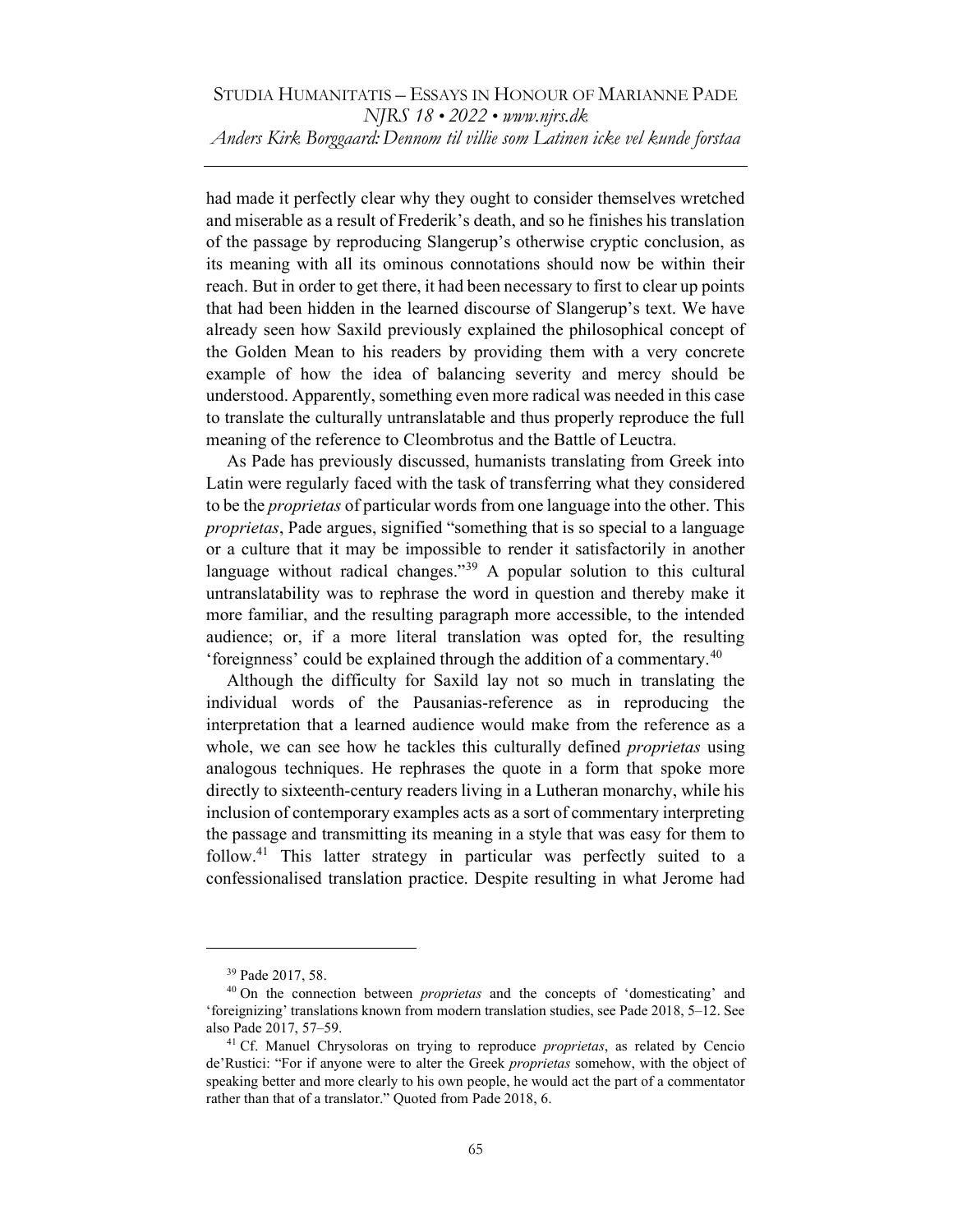long before referred to as "a long detour around a short course"<sup>42</sup>, Saxild's considerably longer, but also more gradual and pedagogically repetitive buildup towards Slangerup's final conclusion, followed Melanchthon's advice by making it straightforward for his readers to understand and internalise what they were supposed to learn from it all: their king had died, and they were to blame. Slangerup had hinted at this point only once, but Saxild drills it into his readers three times in the course of his pedagogical lecture. Their sinfulness had become so great that God, in His righteous anger, had decided to chastise the people of Denmark, and so He had first taken away their good and pious king as a sign of the destruction that would soon follow, unless they abandoned their sinful way of life.

The lesson that Saxild brings out in effect constituted a call for his readers to devote themselves fully to the type of Lutheranism practiced within the Danish kingdom. Presented with the cause of Frederik's death, they should realise that they had not been observant enough, repent their sins, and henceforth lead more pious lives in order to appease God and persuade Him to put off His divine punishment. This would have been an all too familiar topic at the time. To deter people from flirting with rival confessions, preachers regularly presented disasters such as royal deaths as signs that their congregation were sinners who did not live according to the confession of the country and in their blindness incurred the wrath of God. On the day of Frederik's funeral, the court chaplain at Copenhagen Castle, Niels Lauridsen Arctander, devoted an entire sermon to this theme as he spoke on the king's death on the basis of the ominous words of Isaiah  $57:1-2$ : "The righteous perish, and no one takes it to heart; the devout are taken away, while no one understands. For the righteous are taken away from calamity, and they enter into peace; those who walk uprightly will rest on their couches. (NRSV)"43

But whereas Arctander limited himself to criticising people for their inability to see the sign that God had sent with the death of their king, urging them to open their eyes and return to the right path, Saxild's pedagogical translation effectively opened the eyes of his readers as he guided them through Slangerup's learned attempt at doing the same thing. While doing so, Saxild urged them to lead more pious lives, and his translation could in turn aid them in this undertaking. By giving them easy access to lessons on important issues such as how to combat sin and how to achieve salvation in

 $42$  Jerome on the difficulties of reproducing *proprietas*: "when I try to accommodate its full sense, I take a long detour around a short course." Quoted from Pade 2017, 58.

 $43$  Arctander 1590, see esp. fols. D1r–F7v. The sermon was given in Danish, but was translated into Latin before it was published. See also Billeskov Jansen 1990, 42–45. Similar examples can be found in funeral sermons from early  $17<sup>th</sup>$  century Calvinist Transylvania, cf. Murdock 2000.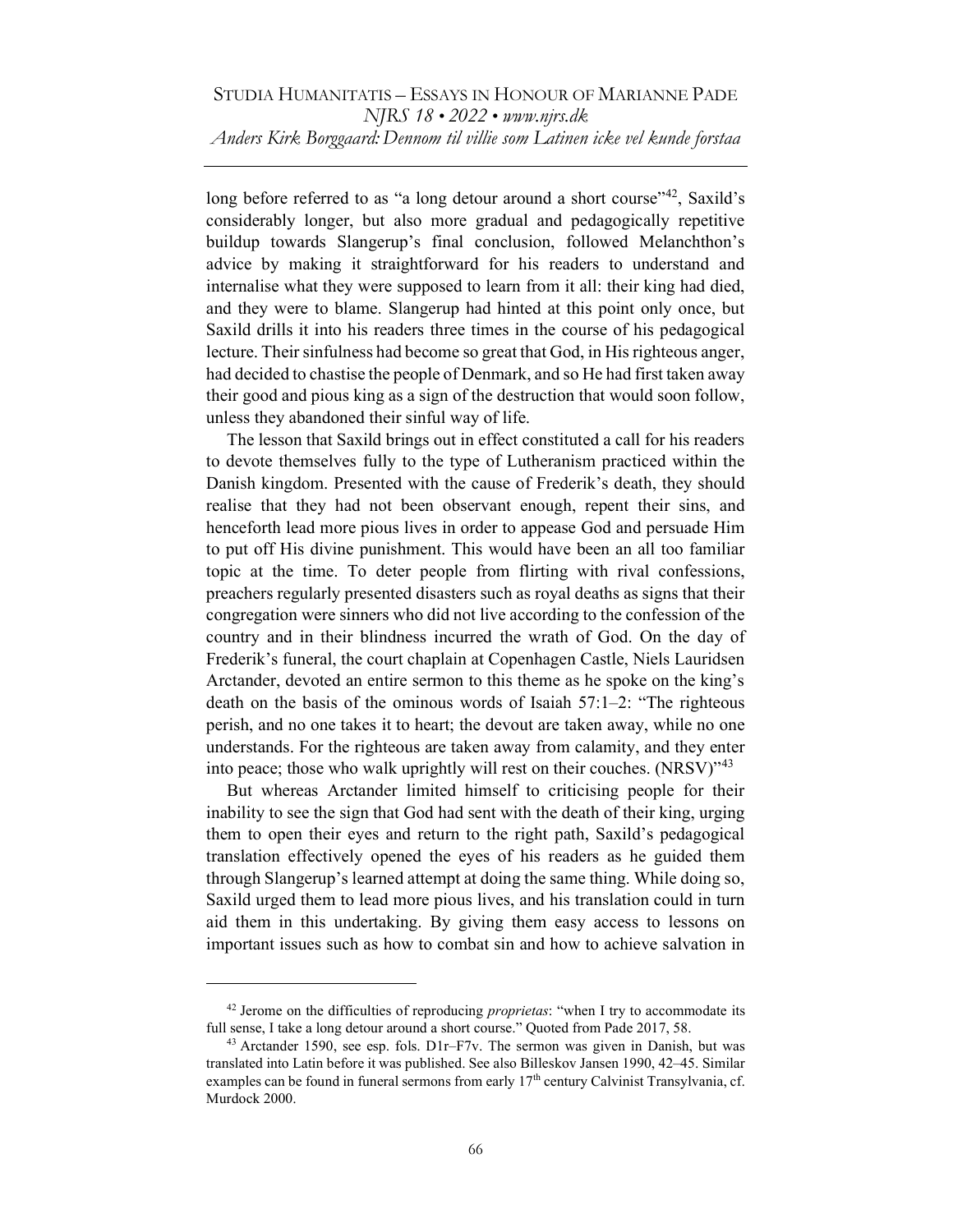death, his translation thus contributed to the confessionalisation of his readership and the construction of a religious community.

### **Conclusion**

In his preface, Saxild claimed to have translated Slangerup's text word for word without adding anything to the professor's oration. As I hope to have shown, this was not exactly true, but neither completely wrong. For although he in places added significantly to his vernacular version, he did so in ways that not only clarified the often condensed and learnedly implied style of Slangerup's oration, but also helped bring out the theological lessons that were contained within the learned text, lessons on important matters such as sin and salvation. As we have seen, he used concrete examples to explain what it meant, in practice, to walk the middle road between justice and mercy, and how this related to combatting sin. He stated clear learning goals to aid his readers in reading the translation as devotional literature, and, most importantly, he moved the oration out of the learned world of the university and into the world of a vernacular readership. This meant making its content available to them not only in Danish, but also in a language and style they could actually understand, such as when Saxild references contemporary history to explain the meaning of Slangerup's reference to Pausanias and the Battle of Leuctra. It was necessary to supply additional information that brought out explicitly what Slangerup's learned audience would have tacitly understood from context alone. As such, it was not really additional information; it was simply a matter of stating directly what should be read between the lines, interpreting the text for a reader who might need a bit of help.

Lutheran educational ideals promoted a very pedagogical approach to preaching and teaching, and as Pade has demonstrated, this also contributed to the creation of a confessionalised translation practice. Saxild translated Slangerup's oration according to similar ideals, and this enabled him to steer his readers towards the theological lessons that lay hidden in the wording of the Latin text without adding details that altered its original message – and successfully, it appears. As the translation left the printing press, Slangerup went over the finished product, and he had a few comments on the work added to Saxild's preface (which had evidently been the last thing to have been printed). He had found several errors in the spelling of words according to the local Zealand-dialect, and the young translator had been too eager in his use of punctuation marks and virgules, which Slangerup felt disturbed the reading of the text.<sup>44</sup> However, nothing is said about the actual translation itself. This

<sup>44</sup> Saxild 1589, fol. (:)4r.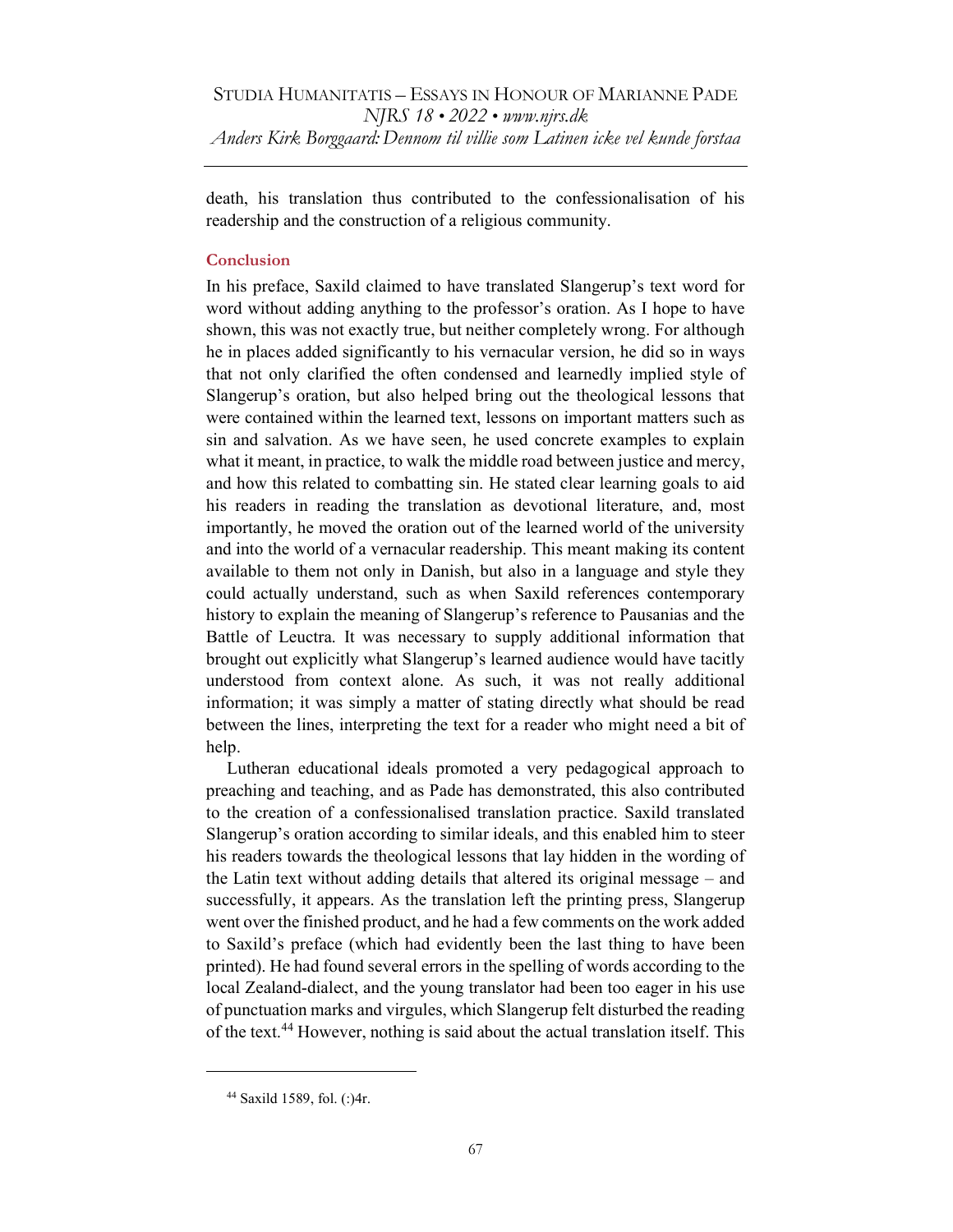suggests that Saxild had indeed succeeded in producing a translation that faithfully reproduced Slangerup's oration and brought out the theological lessons it contained, but in a form more suited to those who were unable to properly understand the Latin text.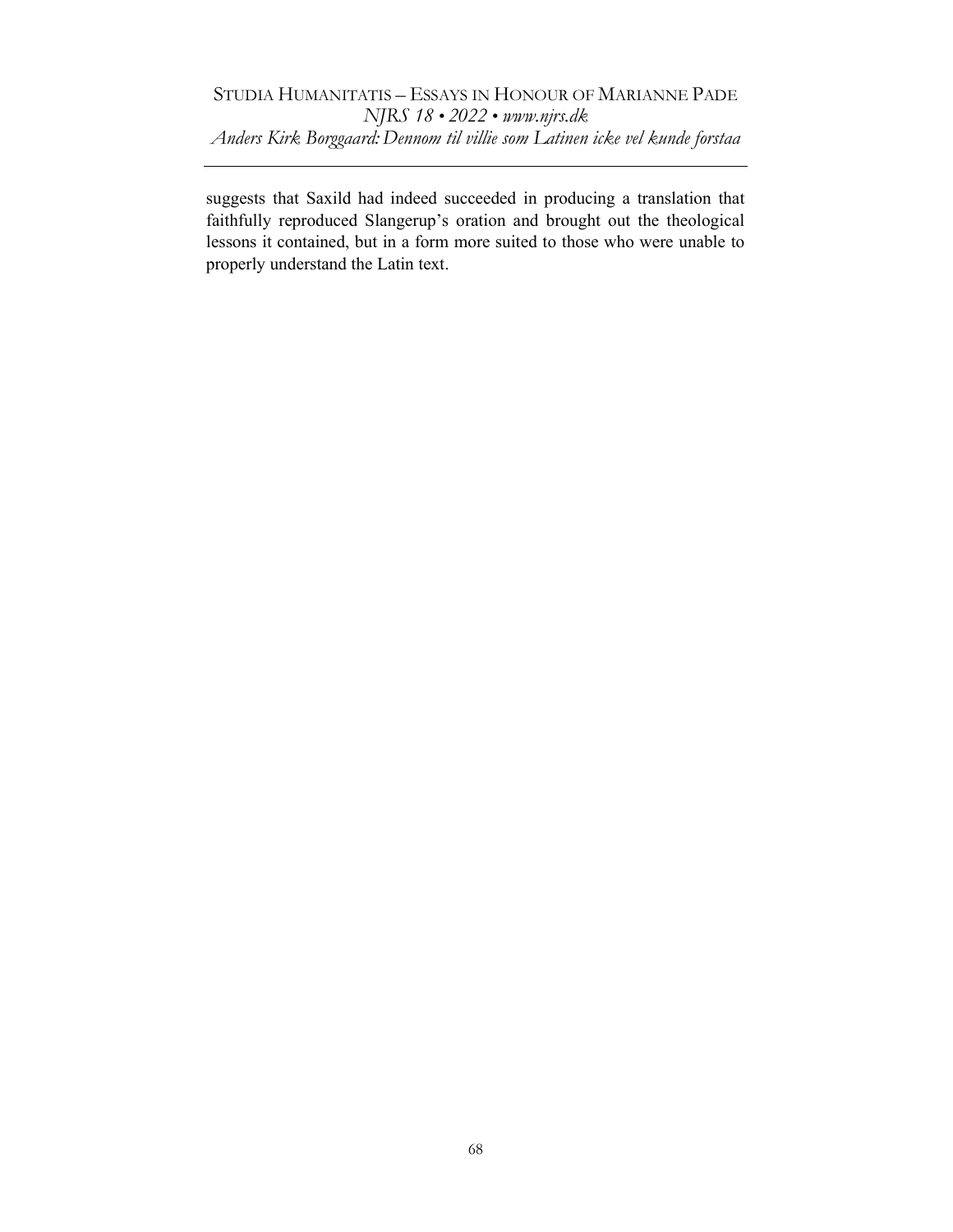# Bibliography

- Amundsen, Arne Bugge 2015, "Funeral Sermons and Lutheran Social Practices. An Example from 16th-century Denmark-Norway", Preparing for Death, Remembering the Dead, eds.: Tarald Rasmussen & Jon Øygarden Flæten, Göttingen (Refo500 Academic Studies 22), 223–240.
- Arctander, Niels Lauridsen (Nicolaus Laurentius Arctander) 1590, Exequiæ Serenissimo Principi, ac Domino, Dn. Friderico II. Daniæ, Norrigiæ etc. Regi Potentissimo et pientissimo cum fieret ejjus Majjestati funus Roschildiæ, Nonis Iunij, Anno MDXIIC. in arce Hafniensi factæ, Hafniæ (LN 357).

Bassnett, Susan 2013, *Translation Studies*, 4th ed., London.

- Billeskov Jansen, F. J. 1990, Humanitas Christiana: Mindetaler over Herluf Trolle 1565 og 1566. Niels Hemmingsen og Christian Machabæus, København.
- Bording, Jacob (Jacobus Bordingus) 1559, Oratio de obitu serenissimi principis Christiani. III. Daniæ et Noruegiæ regis. etc., Hafniæ (LN 421).
- Galle, Christoph 2012, "Vernarum Carmina Lingua Vertimus. Humanisten und Volkssprache am Übergang vom Mittelalter zur frühen Neuzeit", Zeitschrift für deutsches Altertum und deutsche Literatur 141, 210–227.
- Grane, Leif 1987, "Studia humanitatis und Theologie an den Universitäten Wittenberg und Kopenhagen im 16. Jahrhundert: Komparative Überlegungen", Der Humanismus und die oberen Fakultäten, eds.: Gundolf Keil, Bernd Moeller & Winfried Trusen, Weinheim, 65-114.
- Haemig, Mary Jane & Robert Kolb 2008, "Preaching in Lutheran Pulpits in the Age of Confessionalization", Lutheran Ecclesiastical Culture, 1550– 1675, ed.: Robert Kolb, Leiden & Boston (Brills Companions to the Christian Tradition 2), 117-157.
- Hiort-Lorenzen, H. R. 1912, "Kong Frederik den Andens Begravelse i Roskilde Domkirke d. 5. Juni 1588", Aarbog udgivet af Historisk Samfund for Københavns Amt (med Gamle Roskilde Amt), 5–48.
- Hosington, Brenda M. 2014, "Translation and Neo-Latin", Brill's Encyclopaedia of the Neo-Latin World, ed.: Craig Kallendorf. URL: http://dx.doi.org.ez.statsbiblioteket.dk:2048/10.1163/9789004271296\_enl o\_B9789004271012\_0011.
- Ingesman, Per 2014, "Reformation and Confessionalisation in Early Modern Denmark", The Protracted Reformation in Northern Norway: Introductory Studies, eds.: Lars Ivar Hansen et al., Stamsund, 29-48.
- Jacobsen, Grethe 2015, "Danske ligprædikener 1565–1610: Køn, stand og embede i en litterær genre", Historisk Tidsskrift 115.1, 1-36.
- Jakobsen, Rasmus Skovgaard 2018, "The Burden of the Highborn: The Nobility and Lutheranism in Late Sixteenth-Century Denmark", Lutheran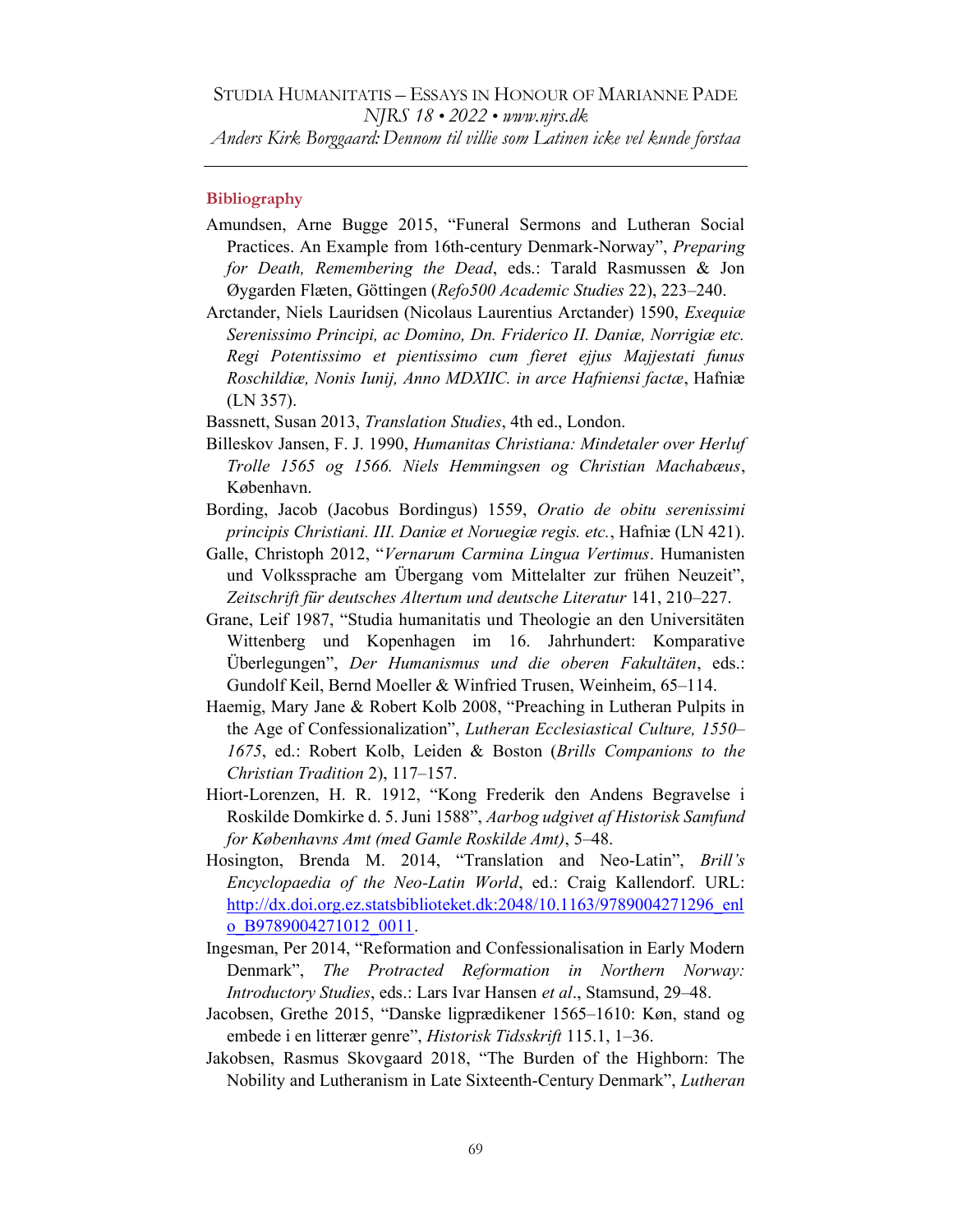# STUDIA HUMANITATIS – ESSAYS IN HONOUR OF MARIANNE PADE NJRS 18 • 2022 • www.njrs.dk

Anders Kirk Borggaard: Dennom til villie som Latinen icke vel kunde forstaa

Theology and the shaping of society: The Danish Monarchy as Example", eds.: Bo Kristian Holm & Nina J. Koefoed, Göttingen (Refo500 Academic Studies 33), 241–259.

Jakobsen, Rasmus Skovgaard 2019, Adel mellem Gud og folk efter reformationen: Adelsvældens øvrighedsideologi belyst gennem de publicerede ligprædikener, unpublished PhD-thesis, Aarhus University.

- Karker, Allan 1965, "Kong Frederik 2.s død", Historie/Jyske Samlinger 6, 252–281.
- Kaufmann, Thomas 2006, Konfession und Kultur: Lutherischer Protestantismus in der zweiten Hälfte des Reformationsjahrhunderts, Tübingen (Spätmittelalter und Reformation: Neue Reihe 29).
- Koefoed, Nina Javette 2018, "The Lutheran Household as Part of Danish Confessional Culture", Lutheran Theology and the shaping of society: The Danish Monarchy as Example", eds.: Bo Kristian Holm & Nina J. Koefoed, Göttingen (Refo500 Academic Studies 33), 321-340.
- Leiner, Martin 2012, "Genus didascalicum", Historisches Wörterbuch der Rhetorik 10, ed.: G. Ueding, Berlin & Boston,  $329-333$ .
- Leppin, Volker 2015, "Preparing for Death: From the Late Medieval ars moriendi to the Lutheran Funeral Sermon", Preparing for Death, Remembering the Dead, eds.: Tarald Rasmussen & Jon Øygarden Flæten, Göttingen (Refo500 Academic Studies 22), 9–21.
- Lotz-Heumann, Ute 2013, "Confessionalization", The Ashgate Research Companion to the Counter-Reformation, eds.: Alexandra Bamji et al., London & New York, 33–53.
- Ludolphy, Ingetraut 1984, Friedrich der Weise, Kurfürst von Sachsen 1463– 1525, Göttingen.
- Murdock, Graeme 2000: "Death, prophecy and judgement in Transylvania", The Place of the Dead: Death and Remembrance in Late Medieval and Early Modern Europe, eds.: Bruce Gordon & Peter Marshall, Cambridge, 206‒223.
- Oftestad, Eivor Andersen 2015, "'Let's Kick the Devil in His Nose.' The Introduction of a Lutheran Art of Dying in 16th-century Denmark-Norway", Preparing for Death, Remembering the Dead, eds.: Tarald Rasmussen & Jon Øygarden Flæten, Göttingen (Refo500 Academic Studies 22), 281–312.
- Oftestad, Eivor Andersen 2018, "How to Live in order to Die to Salvation? The Judgement Scene and Early Modern Danish Funeral Sermons", Journal of Early Modern Christianity 5.2, 173-196.
- Pade, Marianne 1987, "Danske ligtaler i det 16. århundrede", Littertur og lærdom: Dansk-svenske nylatindage april 1985, eds.: Marianne Alenius & Peter Zeeberg, København (Renæssancestudier 1), 95-106.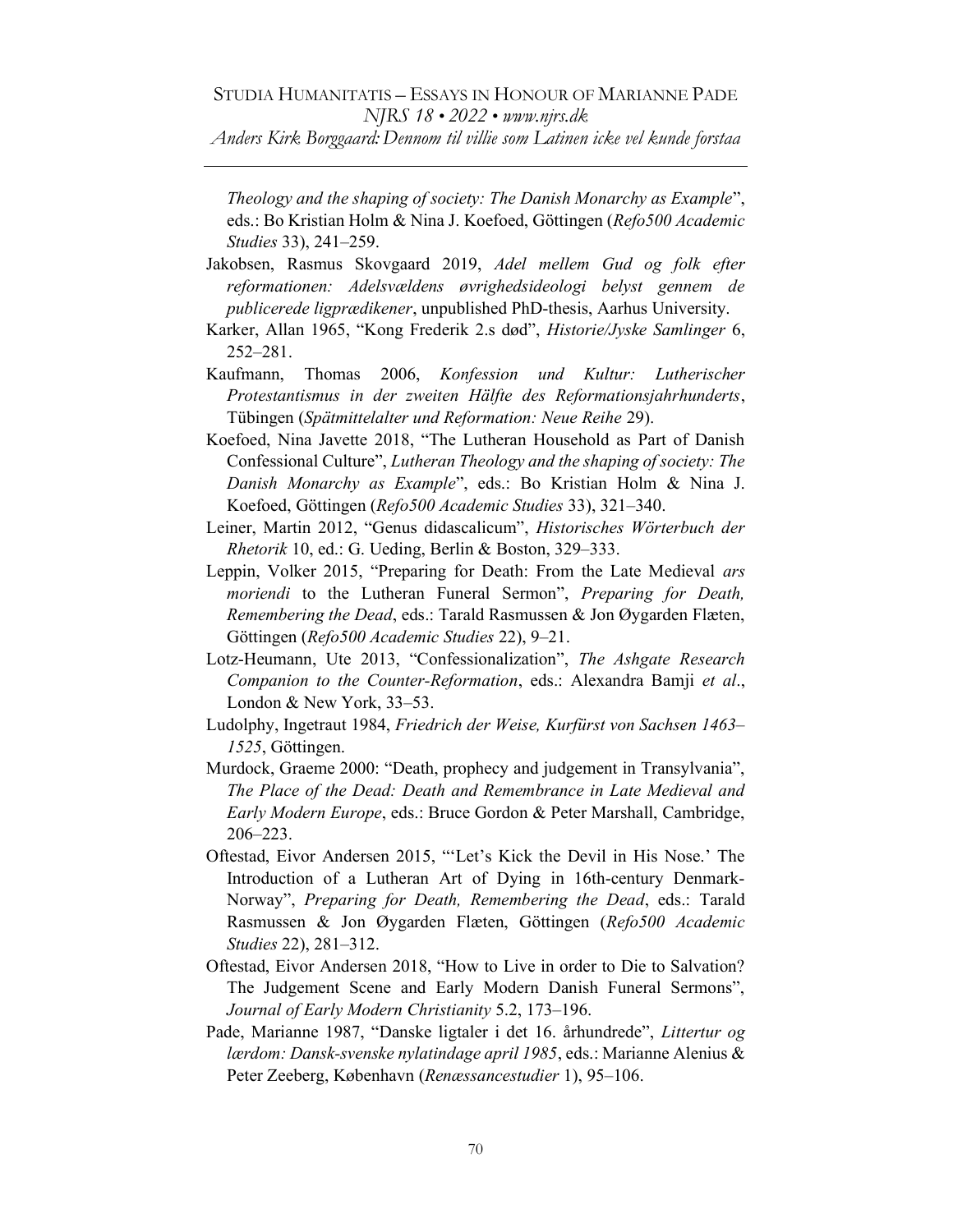- Pade, Marianne 2017, "Chrysoloras on Translation: a note on the meaning of proprietas graeca", God Latin: Festskrift til Peter Zeeberg i anledningen af hans 60-årsdag den 21. april 2017: Studies in Honour of Peter Zeeberg on the Occasion of his Sixtieth Birthday 21 April 2017, eds.: Birgitte Bøggild Johannsen, Karin Kryger & Karen Skovgaard-Petersen, Renæssanceforum 12, 53–60. URL: https://njrs.dk/rf\_12\_2017.htm.
- Pade, Marianne 2018, "Greek into Humanist Latin: Foreignizing vs. domesticating translation in the Italian Quattrocento", Issues in Translation Then and Now: Renaissance theories and translation studies today, eds.: Annet den Haan et al., Renæssanceforum 14, 1-24. URL: https://njrs.dk/rf\_14\_2018.htm.
- Pade, Marianne 2020, "Melachthon and Thucydides: The reception of the Peloponnesian War in a Reformation context", Cultural Encounter and Identity in the Neo-Latin World, eds.: Camilla Horster & Marianne Pade, Roma (Analecta Romana Instituti Danici Supplementum 44), 47–62.
- Parks, George B. 1971, "Pausanias", Catalogus Translationum et Commentariorum 2, eds.: Paul Oskar Kristeller & F. Edward Cranz, Washington, D.C., 215-220.
- Ramminger, Johann 2020, "The Latin of the German Reformation and the Heritage of Quattrocento Humanism", Cultural Encounter and Identity in the Neo-Latin World, eds.: Camilla Horster & Marianne Pade, Roma (Analecta Romana Instituti Danici Supplementum 44), 155-177.
- Reinis, Austra 2007, Reforming the Art of Dying. The ars moriendi in the German Reformation (1519-1528), Aldershot.
- Resch, Claudia 2015, "Reforming Late Medieval ars moriendi: Changes and Compromises in Early Reformation Manuals for Use at the Deathbed", Preparing for Death, Remembering the Dead, eds.: Tarald Rasmussen & Jon Øygarden Flæten, Göttingen (Refo500 Academic Studies 22), 153-172.
- Saxild, Niels Hanssøn 1589, Oratio Funebris, Det er: En kaart oc sørgelig Tale om Stormectige Høybaarne Førstis oc Herris / Salig Kong Friderichs den II. Danmarckis / Norgis / Vendis oc Gottis Konning / etc. Liff / Leffnet oc Salig Affgang / som er reciteret oc offuentlige oplesd i dette Kongelige Academie oc Schole / den Tiende Iunij, Anno 1588. aff Doctor Hans Olsøn Slangerup. Oc Sidst her vdi Findis den gantske Process: Oc huorledis det er tilgaait der denne Høymectige Salige Herris Lig bleff begraffuen vdi Roschilde forneffnde Aar / den Femte Junij / nu nylig vdset paa Danske aff N. H. Sax., Kiøbenhaffn (LN 1498).
- Slangerup, Hans Olufsen (Johannes Olai Slangedorpius) 1588, In obitum serenissimi et potentissimi Daniæ et Norvegiæ Regis, Friderici II. Oratio Funebris recitata in Academia Hafniensi, 10. Iunij, Anno 1588. Cui addita